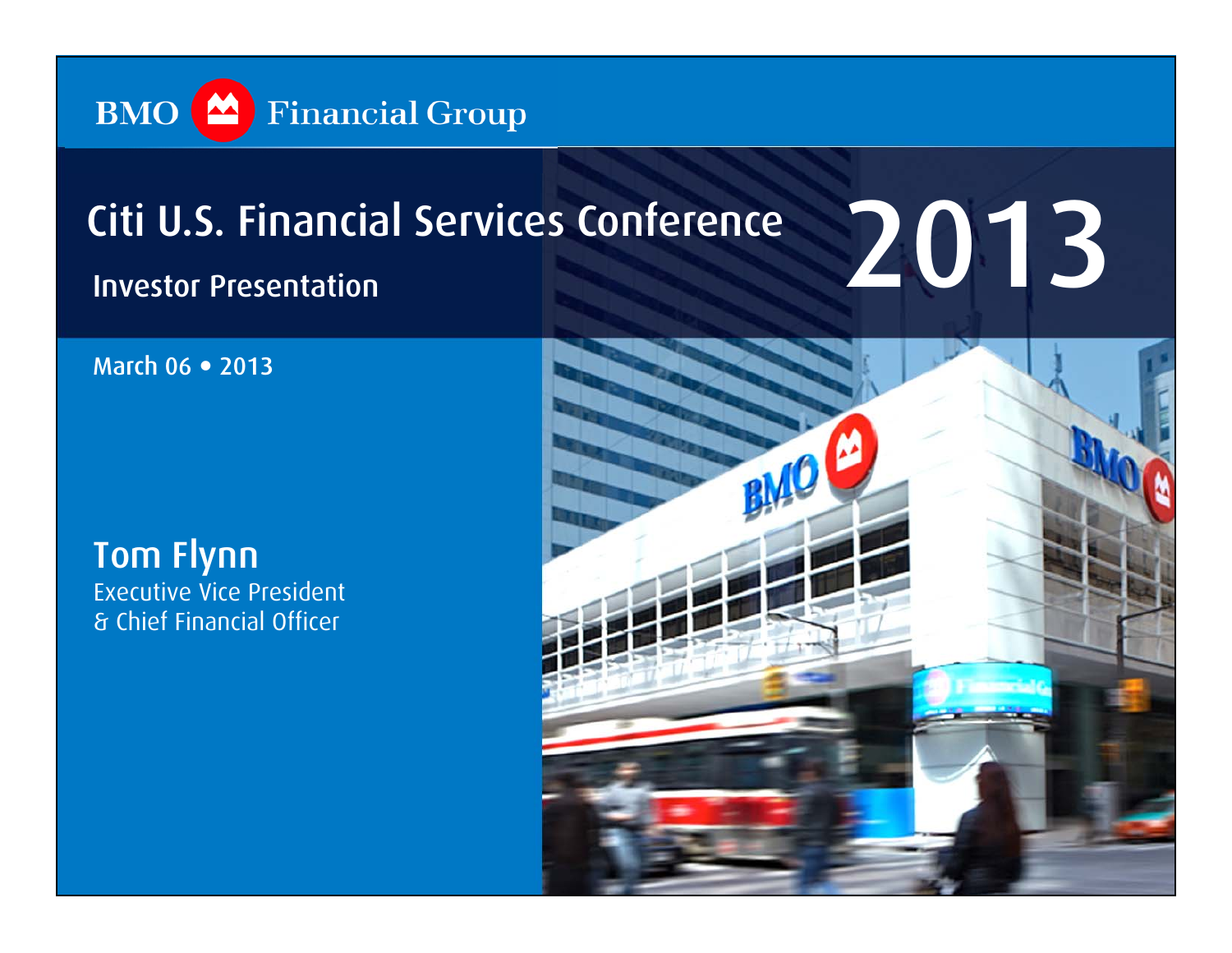## Forward Looking Statements & Non-GAAP Measures

#### **Caution Regarding Forward-Looking Statements**

Bank of Montreal's public communications often include written or oral forward-looking statements. Statements of this type are included in this document, and may be included in other filings with Canadian securities regulators or the U.S. Securities and Exchange Commission, or in other communications. All such statements are made pursuant to the "safe harbor" provisions of, and are intended to be forward-looking statements under, the United States Private Securities Litigation Reform Act of 1995 and any applicable Canadian securities legislation. Forward-looking statements may involve, but are not limited to, comments with respect to our objectives and priorities for 2013 and beyond, our strategies or future actions, our targets, expectations for our financial condition or share price, and the results of or outlook for our operations or for the Canadian and U.S. econ

By their nature, forward-looking statements require us to make assumptions and are subject to inherent risks and uncertainties. There is significant risk that predictions, forecasts, conclusions or projections will not pro be accurate, that our assumptions may not be correct and that actual results may differ materially from such predictions, forecasts, conclusions or projections. We caution readers of this document not to place undue relian on our forward-looking statements as a number of factors could cause actual future results, conditions, actions or events to differ materially from the targets, expectations, estimates or intentions expressed in the forwar looking statements.

The future outcomes that relate to forward-looking statements may be influenced by many factors, including but not limited to: general economic and market conditions in the countries in which we operate; weak, volatile or illiquid capital and/or credit markets; interest rate and currency value fluctuations; changes in monetary, fiscal or economic policy; the degree of competition in the geographic and business areas in which we operate; cha in laws or in supervisory expectations or requirements, including capital, interest rate and liquidity requirements and guidance; judicial or regulatory proceedings; the accuracy and completeness of the information we obta with respect to our customers and counterparties; our ability to execute our strategic plans and to complete and integrate acquisitions; critical accounting estimates and the effect of changes to accounting standards, rule interpretations on these estimates: operational and infrastructure risks: changes to our credit ratings: general political conditions: global capital markets activities: the possible effects on our business of war or terro activities; disease or illness that affects local, national or international economies; natural disasters and disruptions to public infrastructure, such as transportation, communications, power or water supply; technological changes; and our ability to anticipate and effectively manage risks associated with all of the foregoing factors.

We caution that the foregoing list is not exhaustive of all possible factors. Other factors could adversely affect our results. For more information, please see the discussion below, which outlines in detail certain key fa that may affect Bank of Montreal's future results. When relying on forward-looking statements to make decisions with respect to Bank of Montreal, investors and others should carefully consider these factors, as well as other uncertainties and potential events, and the inherent uncertainty of forward-looking statements. Bank of Montreal does not undertake to update any forward-looking statements, whether written or oral, that may be made from time to time by the organization or on its behalf, except as required by law. The forward-looking information contained in this document is presented for the purpose of assisting our shareholders in understanding our finan position as at and for the periods ended on the dates presented, as well as our strategic priorities and objectives, and may not be appropriate for other purposes.

Our first quarter 2013 regulatory capital, risk-weighted assets and regulatory capital ratios have been calculated pursuant to the Capital Adequacy Requirement (CAR) Guideline released by the Office of the Superintendent o Financial Institutions (OSFI) in December 2012 to implement the Basel III Accord in Canada. When calculating the pro-forma impact of Basel III on our regulatory capital, risk-weighted assets (including Counterparty Credit Risk and Market Risk) and regulatory capital ratios in prior periods, we assumed that our interpretation of OSFI's draft implementation guideline of rules and amendments announced by the Basel Committee on Banking Supervision (BCBS), and our models used to assess those requirements, were consistent with the final requirements that would be promulgated by OSFI. We also assumed that the proposed changes affecting capital deductions, risk-weighted assets, the regulatory capital treatment for non-common share capital instruments (i.e. grandfathered capital instruments) and the minimum regulatory capital ratios would be adopted by OSFI as proposed by BCBS, unless OSFI had expressly advised otherwise. We also assumed that existing capital instruments that are non-Basel III compliant but are Basel II compliant can be fully included in the relevant pro-forma calculations. We have not recalculated our pro-forma Basel III regulatory capital, risk-weighted assets or capital ratios based on the CAR Guideline and references to Basel III pro-forma items referred to these items as previously estimated. In setting out the expectation that we will be able to refinance certain capital instruments in the future, as and when necessary to meet regulatory capital requirements, we have assumed that factors beyond our control, including the state of the economic and capital markets environment, will not impair our ability to do so.

Assumptions about the performance of the Canadian and U.S. economies, as well as overall market conditions and their combined effect on our business, are material factors we consider when determining our strategic priorities, objectives and expectations for our business. In determining our expectations for economic growth, both broadly and in the financial services sector, we primarily consider historical economic data provided by t Canadian and U.S. governments and their agencies. See the Economic Outlook and Review section in BMO's First Quarter 2013 Report to Shareholders.

#### **Non-GAAP Measures**

Bank of Montreal uses both GAAP and non-GAAP measures to assess performance. Readers are cautioned that earnings and other measures adjusted to a basis other than GAAP do not have standardized meanings under GAAP and are unlikely to be comparable to similar measures used by other companies. Reconciliations of GAAP to non-GAAP measures as well as the rationale for their use can be found in Bank of Montreal's First Quarter 2013 Report to Shareholders and Bank of Montreal's 2012 Management's Discussion and Analysis, all of which are available on our website at www.bmo.com/investorrelations.

Examples of non-GAAP amounts or measures include: efficiency and leverage ratios; revenue and other measures presented on a taxable equivalent basis (teb); amounts presented net of applicable taxes; adjusted net income, revenues, provision for credit losses, specific provision for credit losses, expenses, earnings per share, effective tax rate, ROE, efficiency ratio and other adjusted measures which exclude the impact of certain i such as credit-related items on the acquired M&I performing loans, run-off structured credit activities, M&I integration costs, amortization of acquisition-related intangibles, decrease (increase) in collective allowance f losses and restructuring costs.

Bank of Montreal provides supplemental information on combined business segments to facilitate comparisons to peers.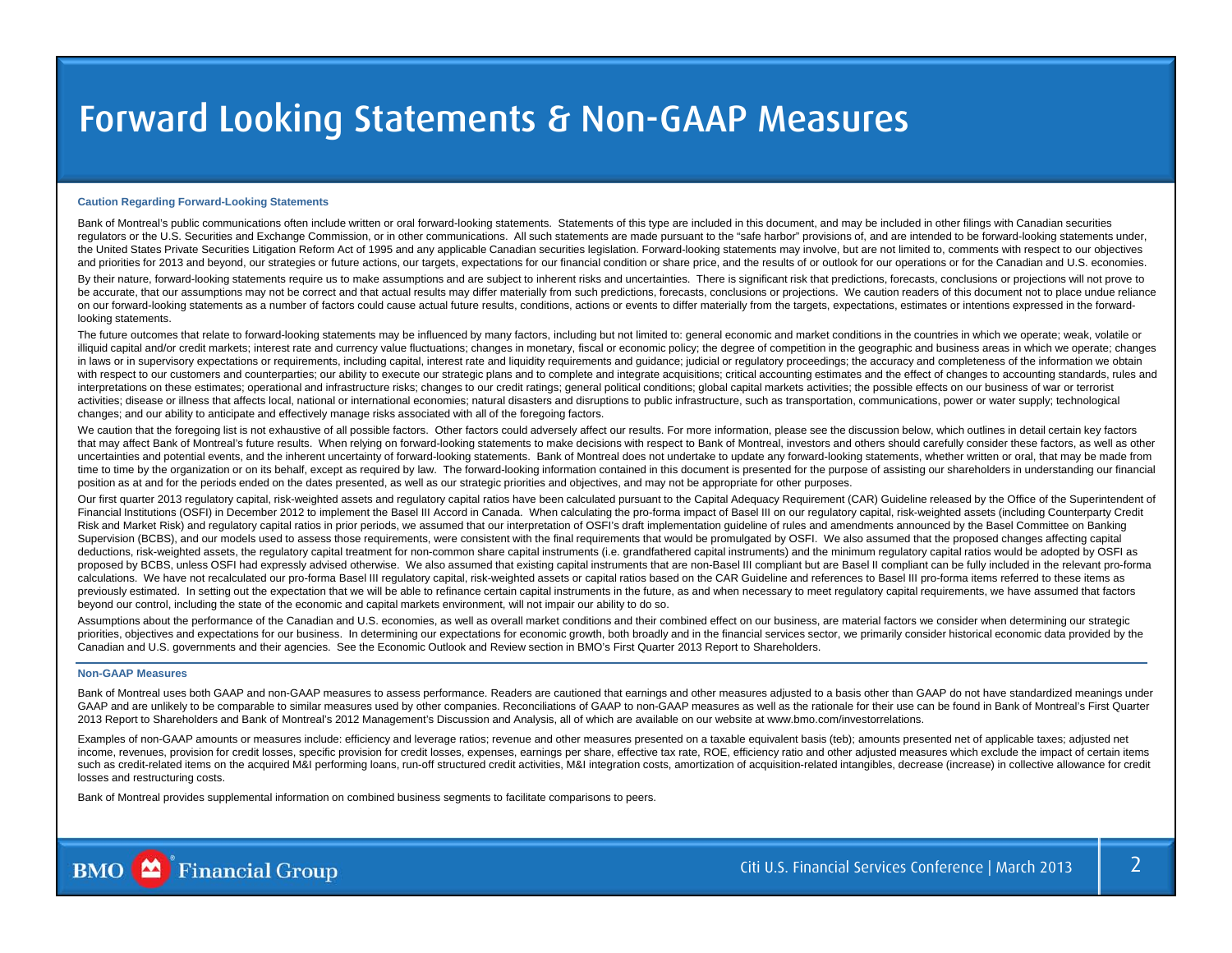## BMO Financial Group

Top 10 North American bank<sup>1</sup>; 2nd largest Canadian bank by retail branches in Canada and the U.S.

#### Who we are

Established in 1817, BMO Financial Group is a highly diversified financial services provider based in North America. With total assets of \$542 billion and 46,500 employees (as at January 31, 2013), BMO provides a broad range of retail banking, wealth management and investment banking products and services to more than 12 million customers. BMO Financial Group conducts business through three operating groups: Personal and Commercial Banking, Private Client Group and BMO Capital Markets.



| Q1 13 Results (C\$ billions)                  | Adjusted <sup>2</sup> | Reported |
|-----------------------------------------------|-----------------------|----------|
| Revenue                                       | 3.9                   | 4.1      |
| PCL (actual loss basis)                       | 0.1                   | 0.18     |
| Net Income                                    | 1.0                   | 1.0      |
| EPS $(5)$                                     | 1.52                  | 1.53     |
| ROE (%)                                       | 14.8                  | 14.9     |
| Average Assets                                | 554                   | 554      |
| Basel III Common Equity Tier 1 Ratio $(\%)^3$ | $9.4\%$               | $9.4\%$  |

| Other Information                                                |                         |
|------------------------------------------------------------------|-------------------------|
| Listings                                                         | NYSE, TSX (Ticker: BMO) |
| Share Price (March 1, 2013)                                      |                         |
| <b>TSX</b>                                                       | C\$64.08                |
| NYSE                                                             | US\$62.36               |
| Market Cap (March 1, 2013)                                       | C\$42 billion           |
| Employees                                                        | 46,500                  |
| Customers (commercial, personal,<br>corporate and institutional) | Over 12 million         |

 $^1$  As measured by market capitalization (9<sup>th</sup>) and assets (8<sup>th</sup>). Market cap as at March 1, 2013; ranking published by Bloomberg

 $^2$  Adjusted measures are non-GAAP measures. See slides 2 and 28 of this document, pages 32, 98-99 of BMO's 2012 Annual Report and pages 31-32 of BMO's First Quarter 2013 Report to Shareholders

<sup>3</sup> Basel III calculations are based on OSFI's 2013 CAR guideline, which requires Canadian deposit-taking institutions to meet the 2019 Basel III capital requirements, other than the phase-out of non-qualifying capital, (also referred to as the 'all-in' requirements) in 2013 and expects them to attain a target Basel III CET1 Ratio of at least 7% (4.5% minimum plus 2.5% capital conservation buffer) by January 31, 2013.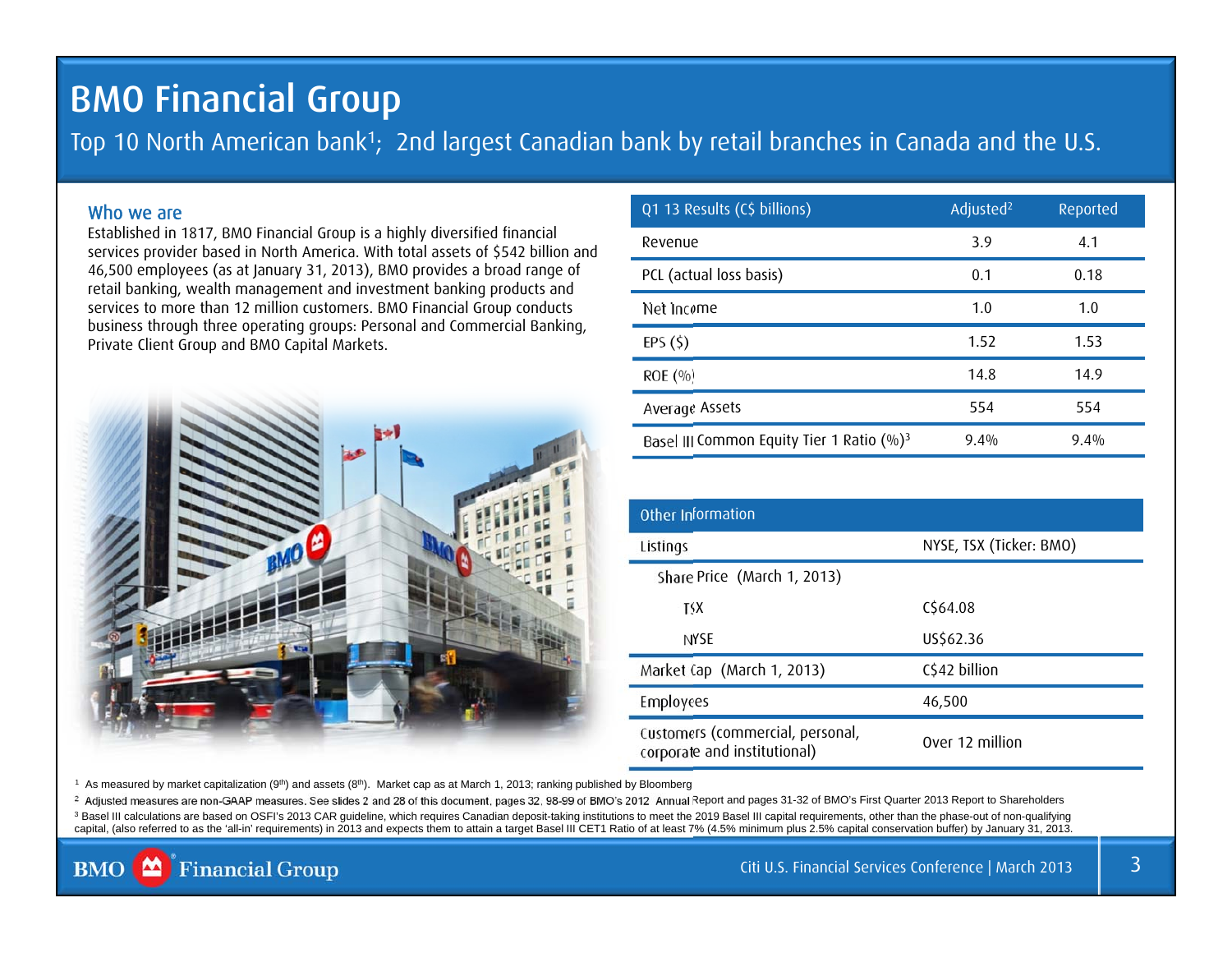## Strategic Footprint

BMO's strategic footprint is anchored by our core business in the heartland of the continental economy



#### **Asia-Pacific Trading Corridor**

BMO facilitates financing, investment and wholesale banking activities between our North American baseand strategically located offices in the rapidly growing economies of Asia.

#### **Natural Resources**

Our significant and long-established presence throughout Canada and the U.S. includes regional economies fuelled by natural resources and agriculture. BMO's deep connections and historical presence in the energy sector extend from the oilfields of Western Canadasouthward through to Texas.

#### **European Platform**

Offices in four European countries and a regional representative office in the Middle East provide us with a strong distribution platform for our wholesale banking activities as well as a presence in key markets for institutional asset management and investment banking.



\* BMO has retail banking branches across Canada and in the U.S. Midwest states of Illinois, Wisconsin, Indiana, Minnesota, Missouri and Kansas, as well as in Arizona and Florida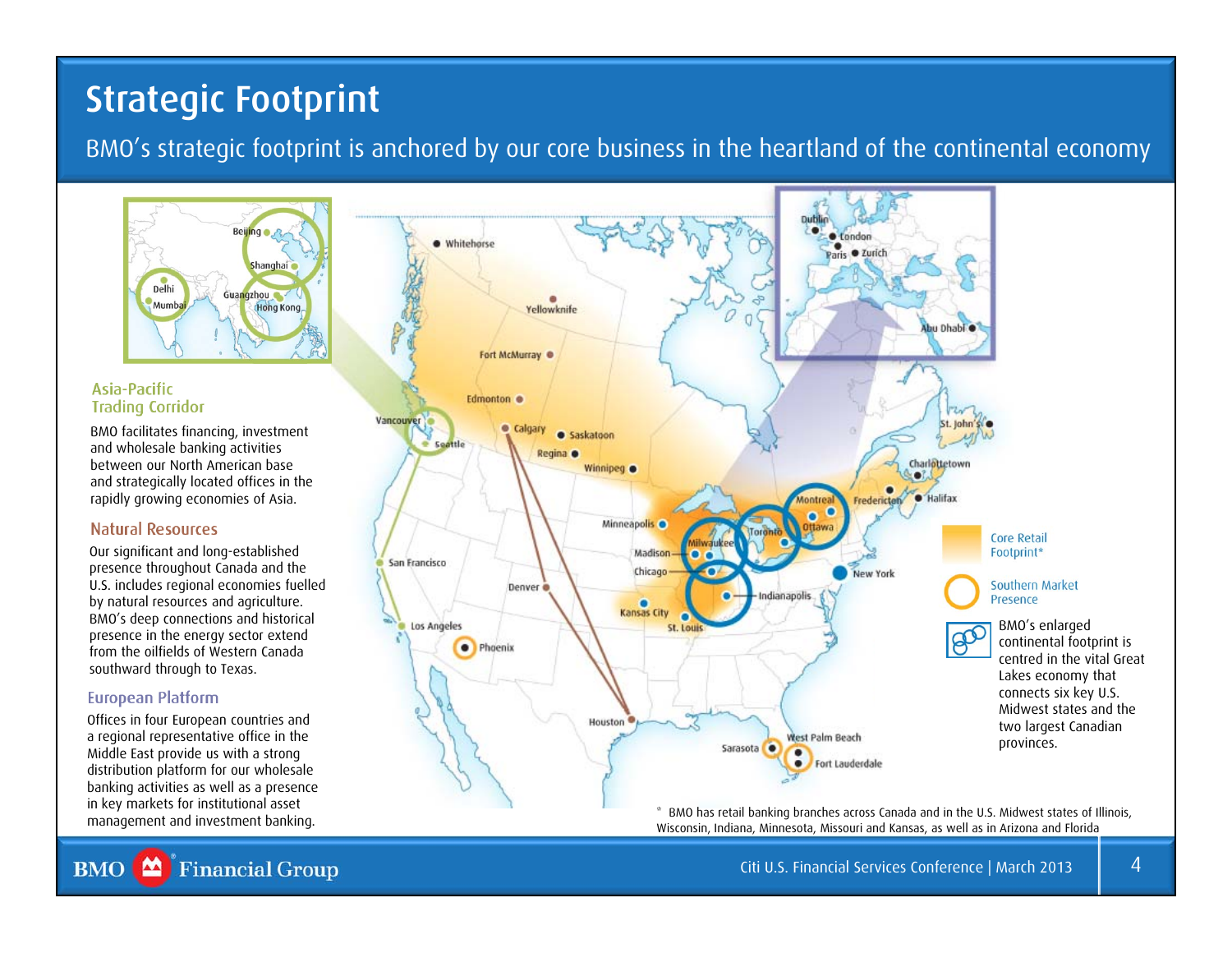### Operating Group Overview

#### **Personal and Commercial Banking - Canada**

- $\Omega$ Over 7 million customers
- $\circ$ Over 900 branches and access to 2,658 automated banking machines
- $\bullet$ #2 market share position in small and medium sized loans

### **Personal and Commercial Banking – U.S.**

- $\Omega$ Over 2 million customers
- $\bullet$ Over 600 branches and access to 1,364 automated banking machines
- $\Omega$ Strong deposit market share positions<sup>1</sup> in the U.S.: #2 in Chicago and Milwaukee, with 12% and 19% share respectively

#### **BMO Capital Markets (BMO CM)**

- $\Omega$  Provides a broad range of products and services to help corporate, institutional and government clients achieve their ambitions
- $\cup$ Operating in Canada as bulge bracket firm, and with a mid-cap focus in the U.S.
- $\Omega$  Expertise in areas including equity and debt underwriting, corporate lending and project financing, M&A, foreign exchange, debt and equity research and institutional sales and trading
- $\bullet$ 29 locations around the world, including 16 in North America

### **Private Client Group (PCG)**

- $\bullet$ Full range of client segments from mainstream to ultra-high net worth, and institutional markets
- $\circ$ Broad offering of wealth management products and solutions including Insurance
- $\bullet$ Operates in Canada and the United States, as well as in Asia and Europe; China is a growth market for BMO
- $\Omega$ Assets under management and administration of \$479B

#### 1 FDIC as at June 2012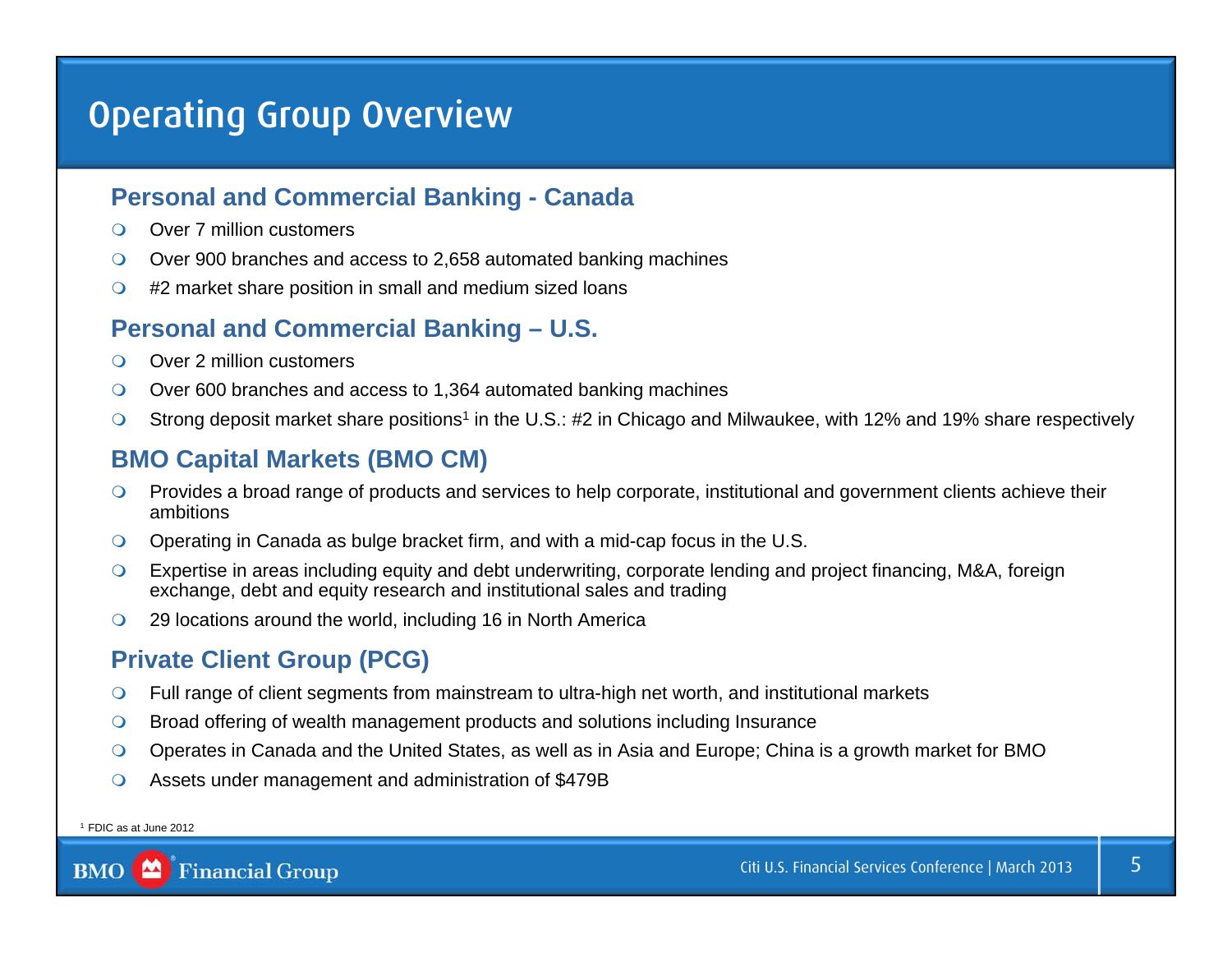## Diversified Business Mix with Retail Focus

Over 75% of F2012 operating group adjusted revenue from personal, commercial and wealth businesses

### F2012 Adjusted Revenue by Operating Group (C\$MM) - \$15,417MM



### F2012 Adjusted Net Income by Operating Group<sup>1</sup> (C\$MM) - \$3,996MM



1 Adjusted measures are non-GAAP measures. See slide 2 and 28 of this document, pages 32, 98-99 of BMO's 2012 Annual MD&A and pages 31-32 of BMO's First Quarter 2013 Report to Shareholders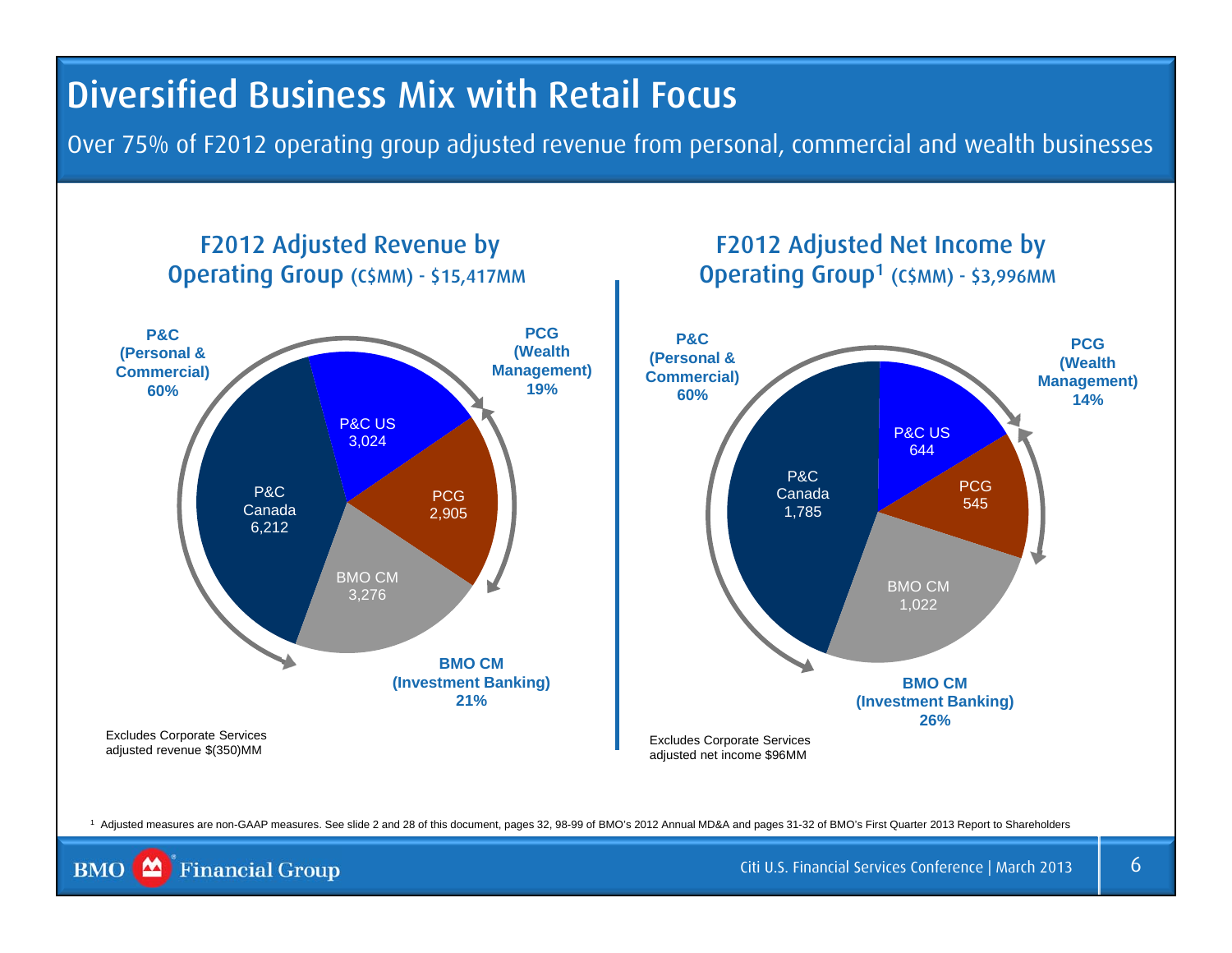### Proactive and Disciplined Risk Management



- our businesses to generate sustainable shareholder returns within our risk appetite
- $\bullet$ BMO's risk performance relative to peers remains strong over time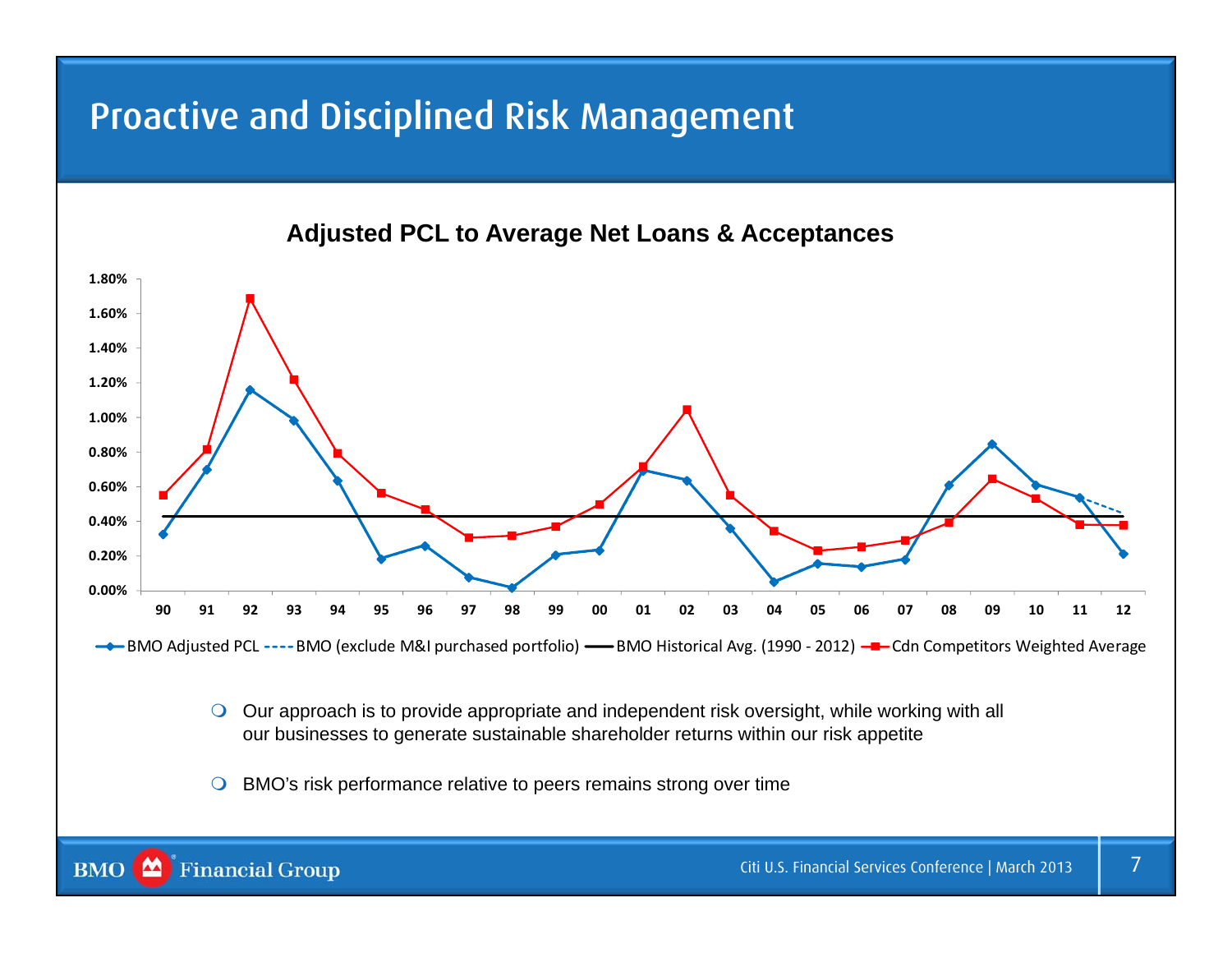## Strategic Priorities

A Clear Vision: to be the bank that defines great customer experience

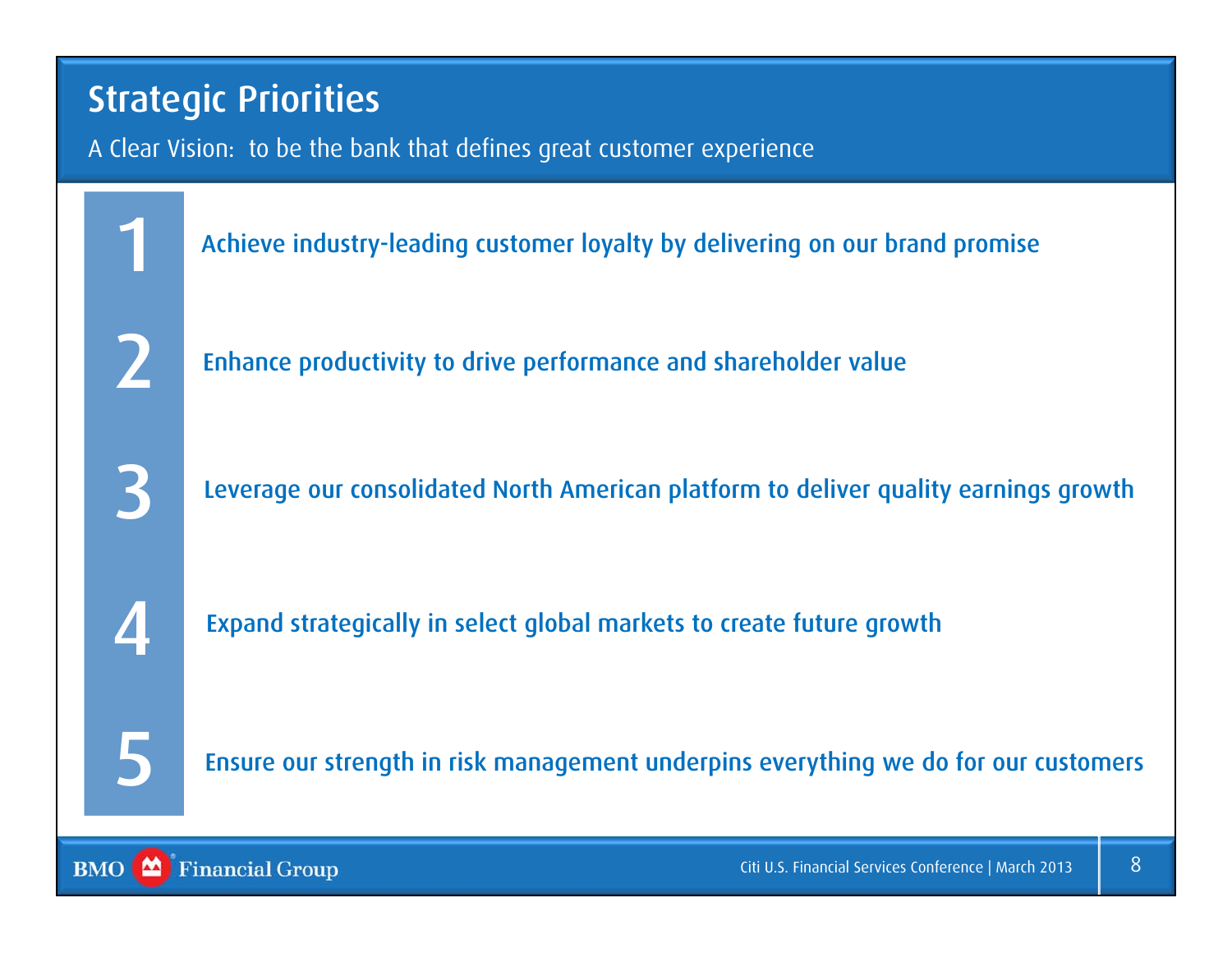## Q1 2013 Financial Highlights

### Strong Adjusted Net Income of \$1.04B, EPS up 7%

#### **Adjusted1**

| (C\$MM)                                                         | Q1 13 | Q4 12 | Q1 12 |
|-----------------------------------------------------------------|-------|-------|-------|
| <b>Net Income</b>                                               | 1,041 | 1,125 | 972   |
| $EPS($ \$)                                                      | 1.52  | 1.65  | 1.42  |
| <b>ROE</b> (%) <sup>2</sup>                                     | 14.8  | 16.3  | 15.0  |
| <b>Reported</b>                                                 |       |       |       |
| <b>Net Income</b>                                               | 1,048 | 1,082 | 1,109 |
| <b>EPS (\$)</b>                                                 | 1.53  | 1.59  | 1.63  |
| <b>Basel III Common</b><br>Equity Tier 1 Ratio (%) <sup>3</sup> | 9.4   | 8.7   | 7.2   |

- Adjusted EPS of \$1.52, up 7% Y/Y
- Adjusted net income up 7% Y/Y driven by performance in groups
	- $\blacktriangleright$ P&C Canada income up 4%
	- $\blacktriangleright$ P&C U.S. with good net income growth Q/Q and Y/Y
	- ➤ PCG income up 54% driven by normalization of Insurance
	- ≻ BMO CM income up 38% with good execution in an improved environment
- $\bigcirc$  Group results reflect actual credit losses, a change from previous expected credit loss method, with prior periods restated
- $\bigcirc$  Adjusted provisions<sup>4</sup> for credit losses of \$96MM, compared to \$91MM a year ago
- ◯ ROE of 14.8% on very strong capital position
- **Strong Basel III Common Equity Tier 1 ratio of 9.4%** compared with 8.7% in Q4'12
- $\bigcirc$  Adjusted effective tax rate<sup>5</sup> of 19.9% compared to 17.9% in Q4'12 and 23.7% in Q1'12

1 See slide 28 for adjustments to reported results

- 2 Reported ROE: Q1'12 17.2%; Q4'12 15.6%; Q1'13 14.9%
- <sup>3</sup> Q1'13 based on Basel III. Comparatives based on pro forma Basel III
- 4 Reported PCL \$178MM, compared to \$141MM a year ago

5 Reported effective tax rate of 20.2%

Adjusted measures are non-GAAP measures. See slide 2 of this document, pages 32, 98-99 of BMO's 2012 Annual Report and pages 31-32 of BMO's First Quarter 2013 Report to Shareholders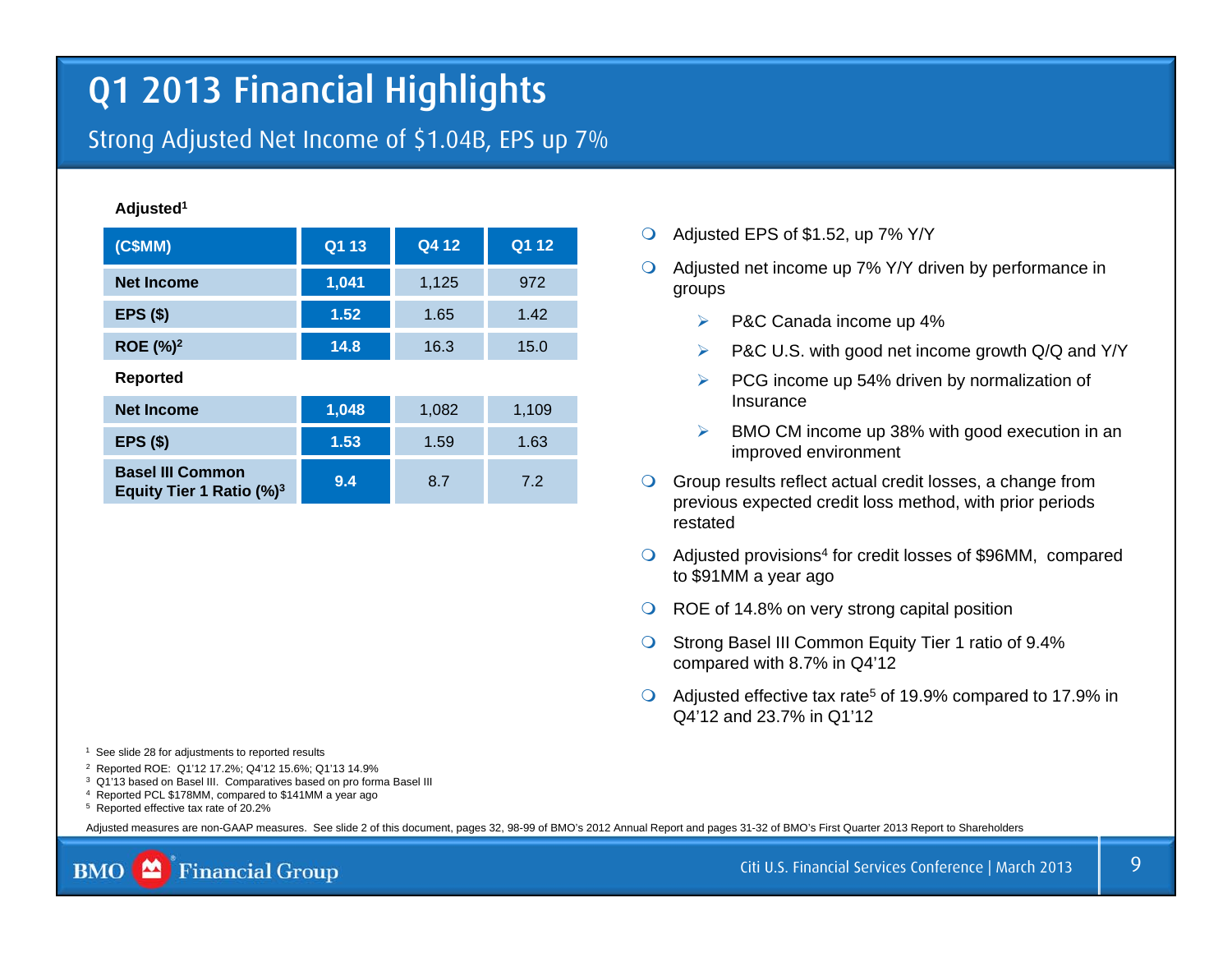## Operating Group Performance

Good operating group performance while advancing our strategic agenda

### Adjusted1 Net Income

C\$ millions unless otherwise indicated



1 Adjusted measures are non-GAAP measures. See slide 2 of this document, pages 32, 98-99 of BMO's 2012 Annual Report and pages 31-32 of BMO's First Quarter 2013 Report to Shareholders. For details on adjustments refer to slide 28. For details on reported results and growth rates by operating group refer to slide 27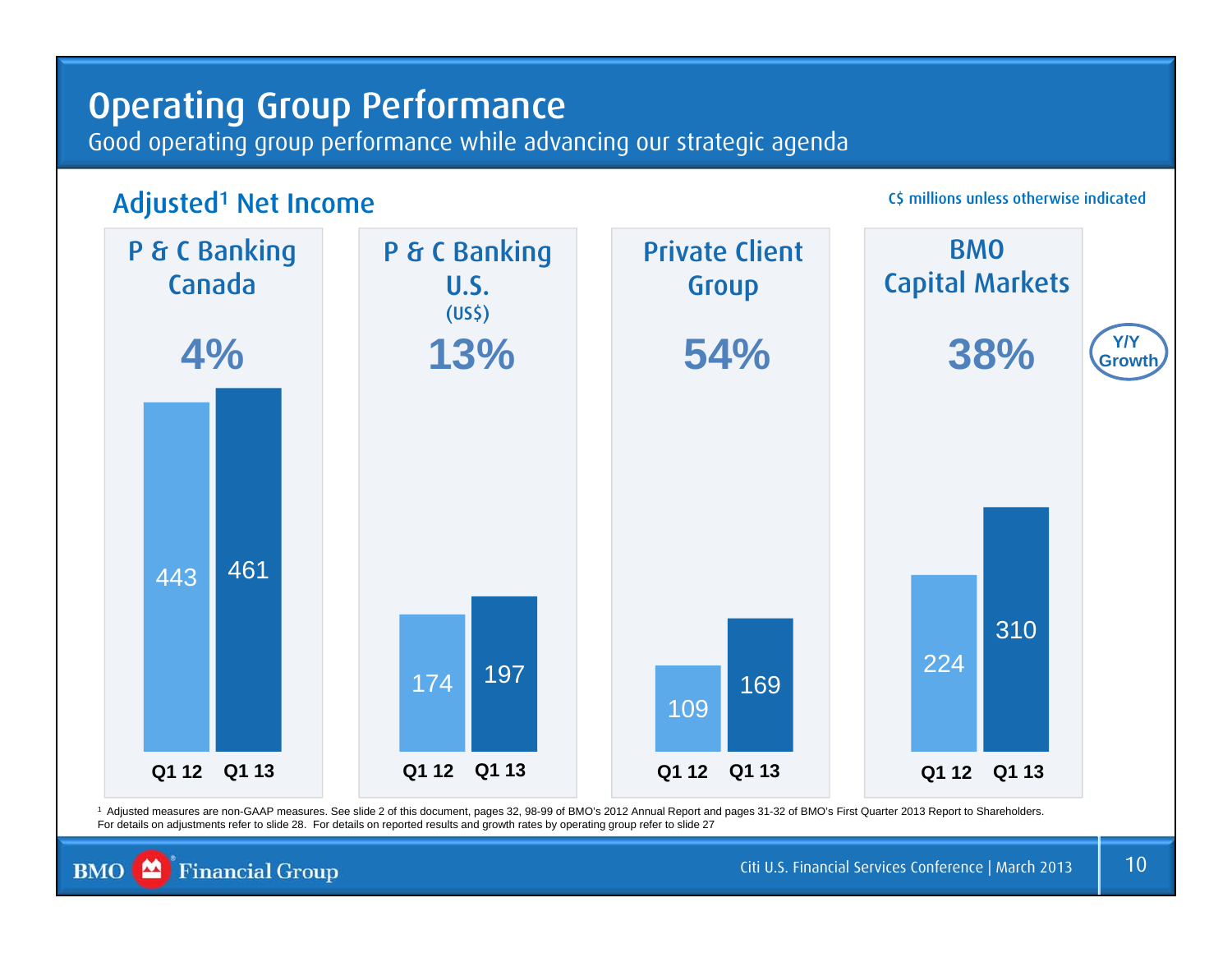### Reasons to invest in BMO

Well positioned to leverage our North American platform and deliver sustained earnings growth

- O Proven strength in commercial banking across our North American platform
- O Operating leverage from our expanded U.S. platform
- $\bigcirc$  Strong capital position
- Well-diversified business mix with a retail focus
- Enhancing productivity to drive performance
- Focused on generating revenue growth by achieving industry-leading customer experience and loyalty



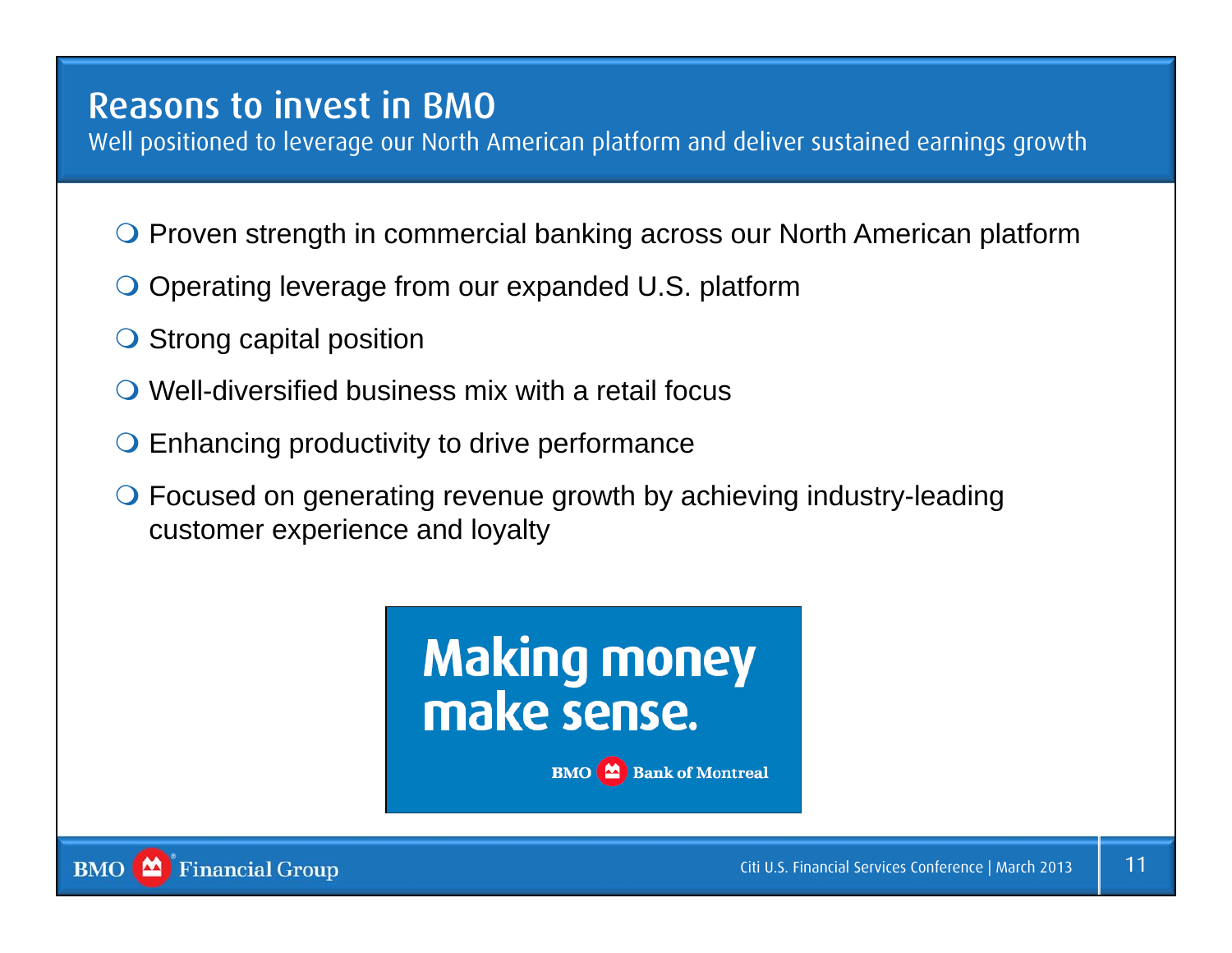# APPENDIX

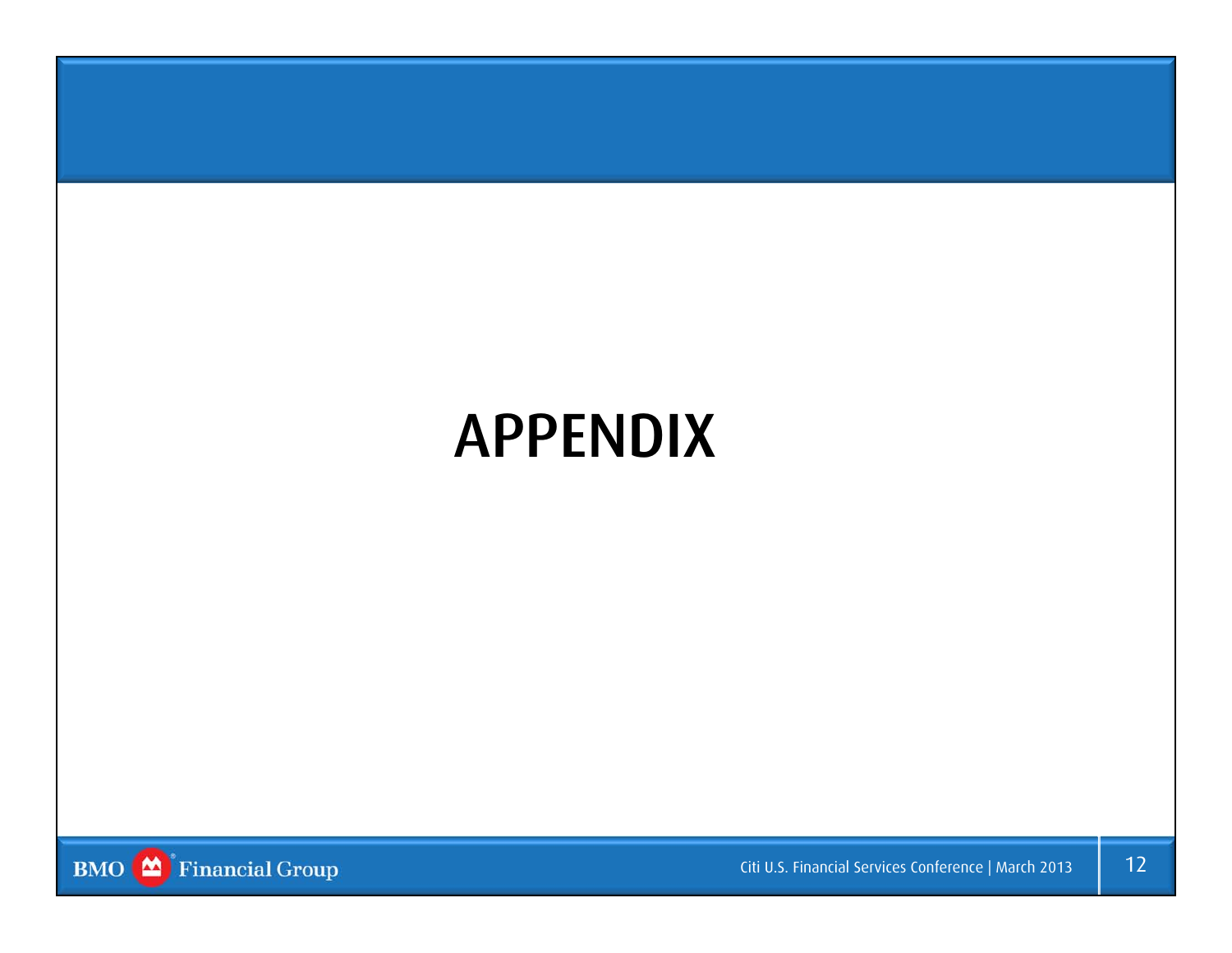## BMO – A Strong Foundation

We have the business platform, balance sheet and expertise to generate quality growth

#### $\Omega$ **Diversified business mix with retail focus**

- $\blacktriangleright$ Over 75% of Q1 F2013 operating group revenue from retail businesses
- $\blacktriangleright$ Commercial banking is a strength in Canada (#2 in lending) and the U.S.
- $\blacktriangleright$  Top-tier deposit market share in key U.S. Midwest markets - #21 in Chicago and Milwaukee, with 12% and 19% share respectively
- $\blacktriangleright$  Strong national presence in Canada, as well as strategic positioning in select high-growth U.S. and emerging wealth management markets
- $\blacktriangleright$ North American Capital Markets business operating as bulge bracket firm in Canada with Mid-Cap focus in the U.S.

#### **Strong capital position**

- $\blacktriangleright$ Basel III Common Equity Tier 1 Ratio of 9.4%2 as at January 31, 2013
- ▶ Disciplined and balanced approach to capital management

#### **Proactive risk management**

- $\blacktriangleright$ Independent risk oversight across the enterprise
- $\blacktriangleright$ Disciplined credit risk management capabilities and processes

#### $\Omega$ **Commitment to stakeholders**

- $\blacktriangleright$  Increased quarterly declared dividend by 3% to \$0.74 per share in Q1'13; longest-running dividend payout record of any company in Canada at 184 years
- ▶ Clear brand promise that delivers real benefit for customers
- $\blacktriangleright$ Sound corporate governance

1 FDIC as at June 2012

2 Basel III calculations are based on OSFI's 2013 CAR guideline, which requires Canadian deposit-taking institutions to meet the 2019 Basel III capital requirements, other than the phase-out of non-qualifying capital, (also referred to as the 'all-in' requirements) in 2013 and expects them to attain a target Basel III CET1 Ratio of at least 7% (4.5% minimum plus 2.5% capital conservation buffer) by January 31, 2013.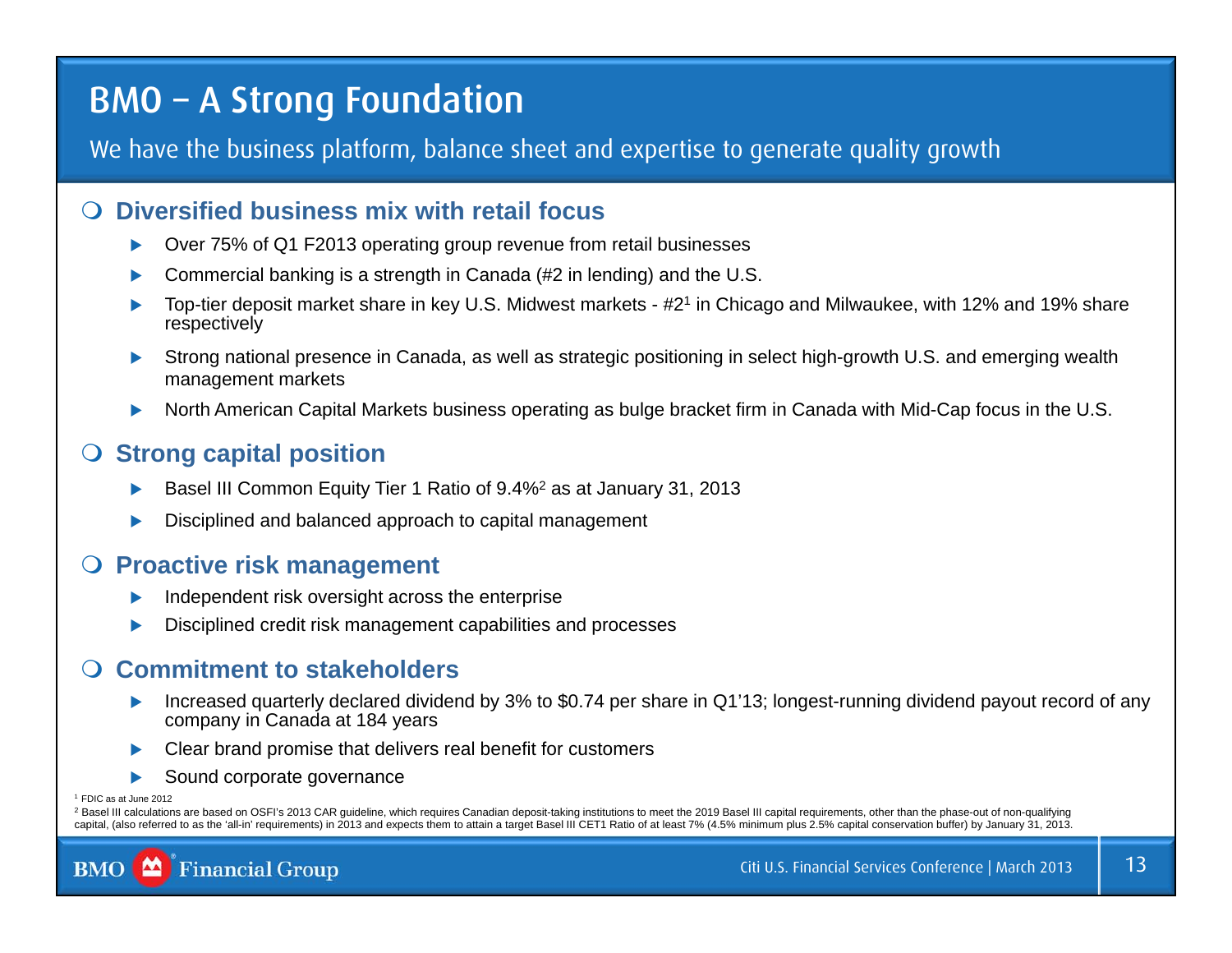## North American Markets

|                              |                | <b>US</b>      |                 |                           |
|------------------------------|----------------|----------------|-----------------|---------------------------|
|                              | <b>Western</b> | <b>Central</b> | <b>Atlantic</b> | IL, WI, MN,<br>KS, MO, IN |
| <b>GDP (\$B)</b>             | 643.7          | 1,000.4        | 108.2           | 1,865.8                   |
| <b>Population (millions)</b> | 10.9           | 21.6           | 2.4             | 39.4                      |
| <b>Unemployment Rate (%)</b> | 5.2            | 7.5            | 10.7            | 7.3                       |
| Avg. Annual Earnings (\$)    | 48,700         | 45,500         | 43,100          | 42,900                    |



- $\overline{O}$  Total GDP \$1.75 trillion for Western, Central and Atlantic Canada; Real GDP growth in Canada forecasted at 2.1% over the next 5 years
- $\overline{O}$ Canada national unemployment rate at 7.0% in January
- $\Omega$ Well diversified economy and benefits from strong demand for natural resources from emerging markets



- $\bullet$ US national unemployment rate at 7.9% in January
- $\Omega$  78 Fortune 500 companies headquartered in our US footprint, and thousands of small and medium-sized enterprises across a wide range of industries
- $\Omega$  Real GDP growth over the next 5 years forecasted at 3.0% in both the US and in the six Midwest states with BMO branches

Source: BMO Economics, March 1, 2013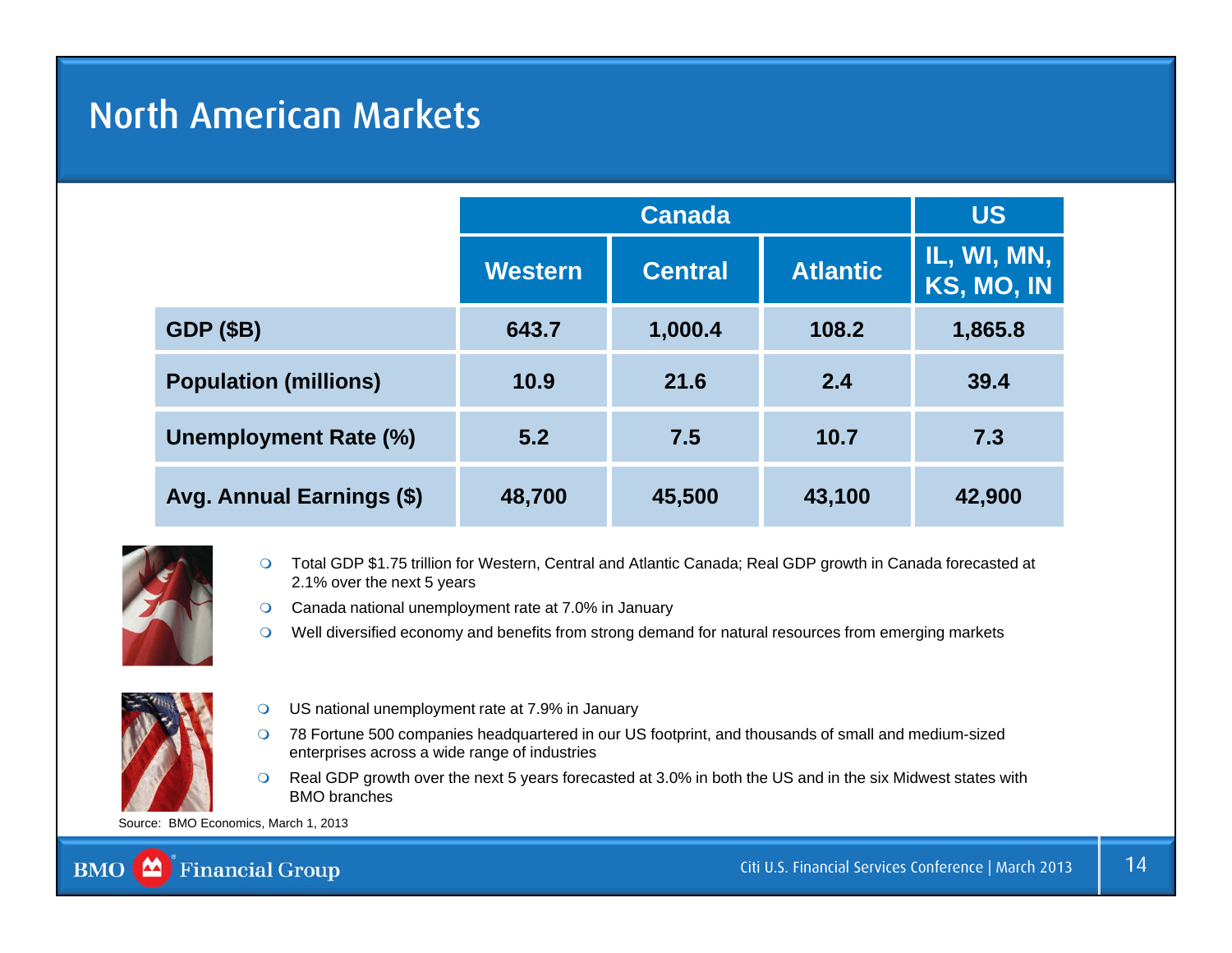## Personal & Commercial Banking Canada

Strong loan growth and continued focus on actively managing productivity

- Q1 net income up 4% Y/Y and 3% Q/Q
	- $\triangleright$  Results reflect the combination of good volume growth across most products, impact of lower net interest margin and lower provisions for credit losses
- **Good credit performance in the quarter**
- Results reflect good expense management as we continue to invest in the business; efficiency ratio of 52.0%
- Loan growth up 9% Y/Y and 2% Q/Q
- Deposit growth up 4% Y/Y and 2% Q/Q
- $\bigcirc$  Ranked #2 in Canadian business banking loan market share for business loans \$5MM and below
- **Expanded our network by opening or upgrading** nine locations in the quarter; continued to invest in our online and mobile banking services
- Top-tier performance in customer loyalty, as measured by the net promoter score

### Adjusted Net Income\* and Net Interest Margin



Adjusted measures are non-GAAP measures. See slide 2 of this document, pages 32, 98-99 of BMO's 2012 Annual Report and pages 31-32 of BMO's First Quarter 2013 Report to Shareholders. See slide 28 for adjustments to reported results. Reported Net Income: Q1'12 \$441MM; Q2'12 \$433MM; Q3'12 \$459MM, Q4'12 \$442MM; Q1'13 \$458MM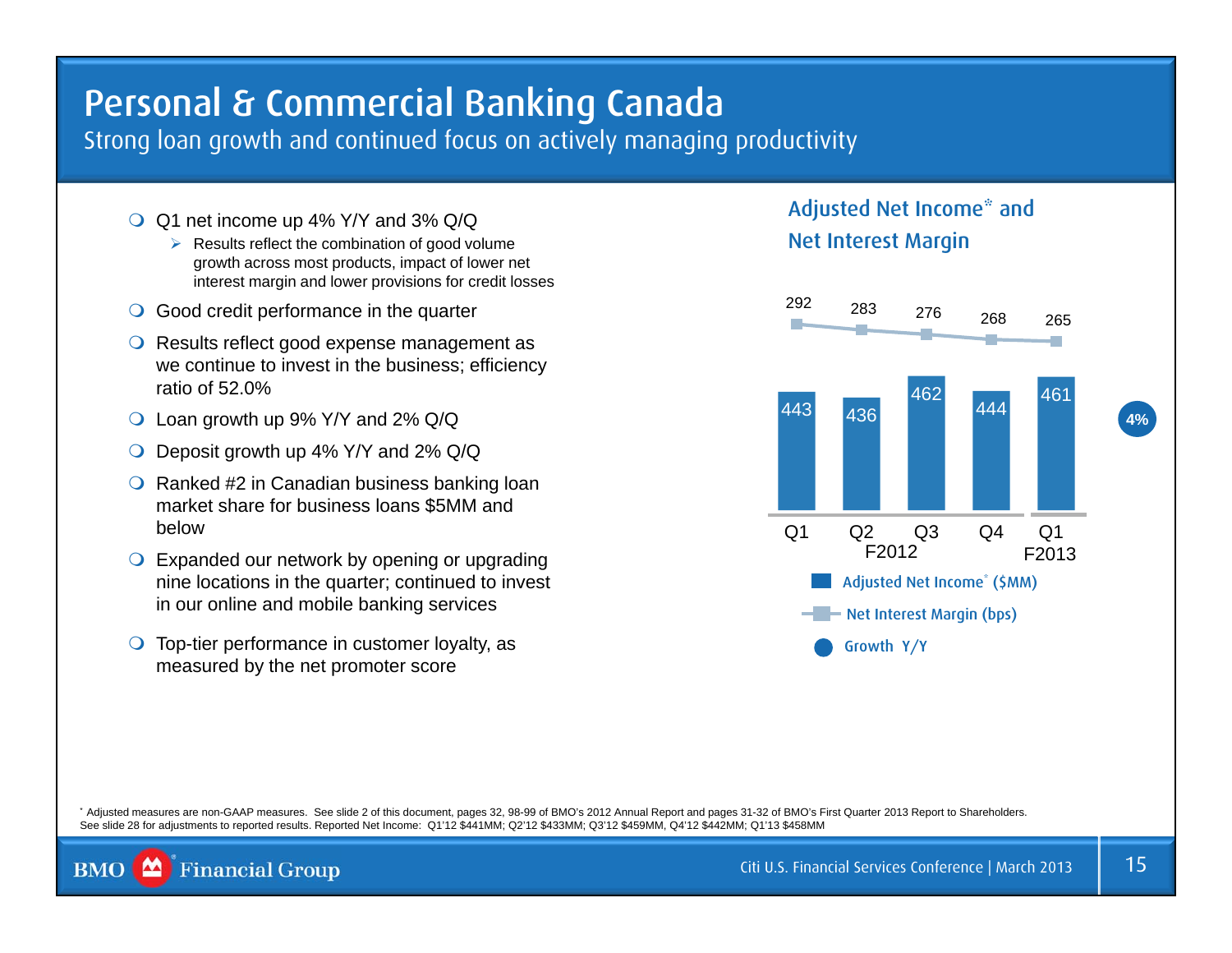## Personal & Commercial Banking Canada – Loan Balances

Y/Y Growth

### Average Loans & Acceptances1 (C\$B)



#### **Personal**

- $\bigcirc$  Strong lending growth<sup>2</sup> with balances up 9.5% Y/Y and 2.4% Q/Q
- Mortgage balances up 12.7% Y/Y and 3.3% Q/Q
- $\bigcirc$  Total personal lending<sup>2</sup> market share up 16 bps Q/Q excluding a competitor's acquisition4

#### **Commercial**

- $\bigcirc$  Strong loan growth<sup>3</sup> up 9.4% Y/Y and 1.5% Q/Q. Commercial pipeline strong
- $\bigcirc$  #2 market share<sup>5</sup> position in small and medium sized loans

1 Average balances for each category of loans may not equal the corresponding percentage change due to rounding

2 Personal lending includes mortgages and consumer loans but excludes credit cards

3 Commercial lending growth excludes commercial credit cards

Market share data sources: Consumer Loans and Residential Mortgages – OSFI

4 Personal share issued by OSFI (one month lag basis (Q1 F13: Dec 2012)) and adjusted to exclude a competitor's acquisition. Personal lending share down 13bps Q/Q without adjusting for a competitor's acquisition 5 Business loan share (Banks) issued by CBA (one calendar quarter lag basis (Q4 F12: Sept 2012))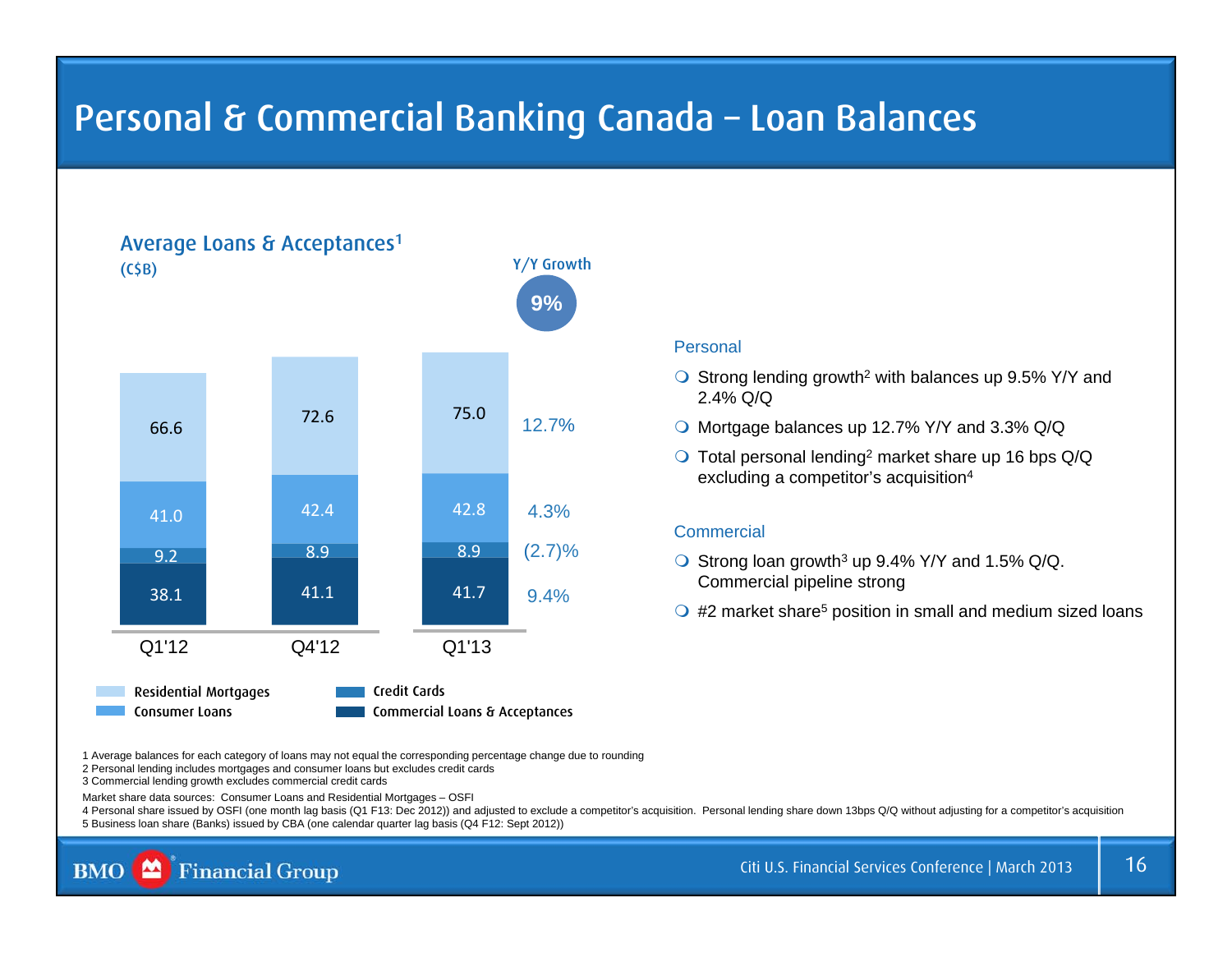## Personal & Commercial Banking Canada – Deposit Balances



#### Personal

- Deposit balances up 2.6% Y/Y and 0.5% Q/Q
- $\bigcirc$  Deposit market share<sup>2</sup> down 13 bps Q/Q Retail operating deposit (excluding Term) market share up 3 bps Q/Q

#### **Commercial**

- $\bigcirc$  Good momentum in commercial deposit growth, up 6.3% Y/Y and 3.4% Q/Q
- $\bigcirc$  Commercial deposit market share<sup>3</sup> unchanged Q/Q

1 Average balances for each category of deposits may not equal the corresponding percentage change due to rounding

Sources: Personal Deposits – OSFI; Business Deposits – CBA

2 Personal share issued by OSFI (one month lag basis (Q1 F13: Dec 2012))

3 Business deposit share (Banks) issued by CBA (one calendar quarter lag basis (Q4 F12: Sept 2012))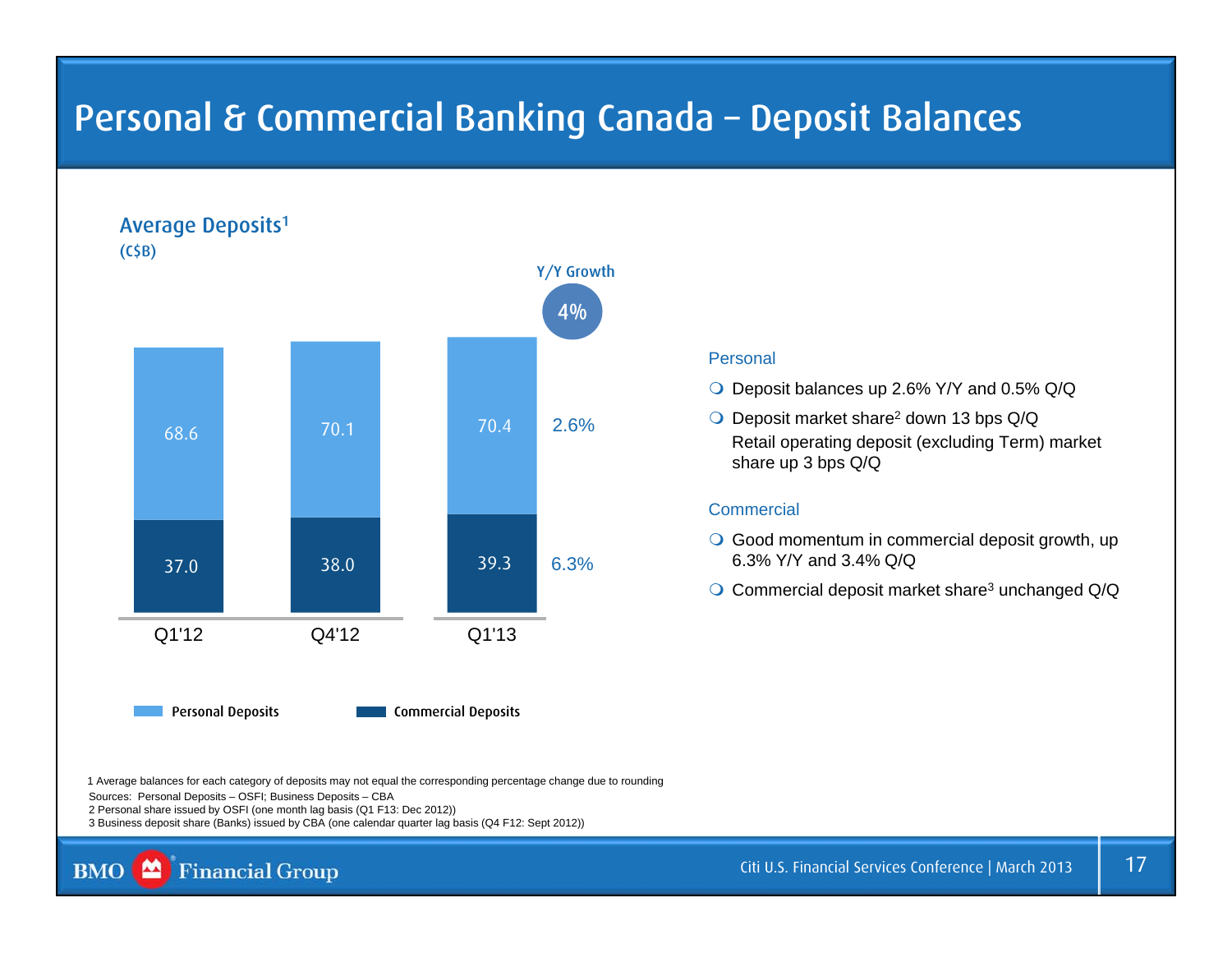## Personal & Commercial Banking U.S.

Good net income growth and positive loan growth Q/Q

- $\bigcirc$  Q1 adjusted net income<sup>1</sup> up 13% Y/Y and 25% Q/Q
- Lower PCL Y/Y reflects better credit conditions
- Expenses down Y/Y and Q/Q primarily due to synergies net of investments in the business
- $\bigcirc$  Adjusted efficiency ratio 57.1%<sup>1</sup>
- **Strong commercial loan growth with core C&I** balances up 18% Y/Y and 7% Q/Q
- Focused on sales productivity, effectively managing costs and optimizing expanded distribution network and capabilities
- $\bigcirc$  Added 131 new commercial relationships during the quarter and continue to look for expansion opportunities in to new geographic areas and specialties that align with our growth strategy
- $\bigcirc$  Added a seasoned team of bankers and launched a franchise finance specialty lending group

### Adjusted Net Income\* and Net Interest Margin



1 Reported net income up 17% Y/Y and 30% Q/Q; reported efficiency ratio of 59.8%. Reported net income (US): Q1'12 \$157MM, Q2'12 \$143MM, Q3'12 \$137MM, Q4'12 141MM, Q1'13 \$183MM \* Adjusted measures are non-GAAP measures. See slide 2 of this document, page 32, 98-99 of BMO's 2012 Annual Report and page 31-32 of BMO's First Quarter 2013 Report to Shareholders. For details on adjustments refer to slide 28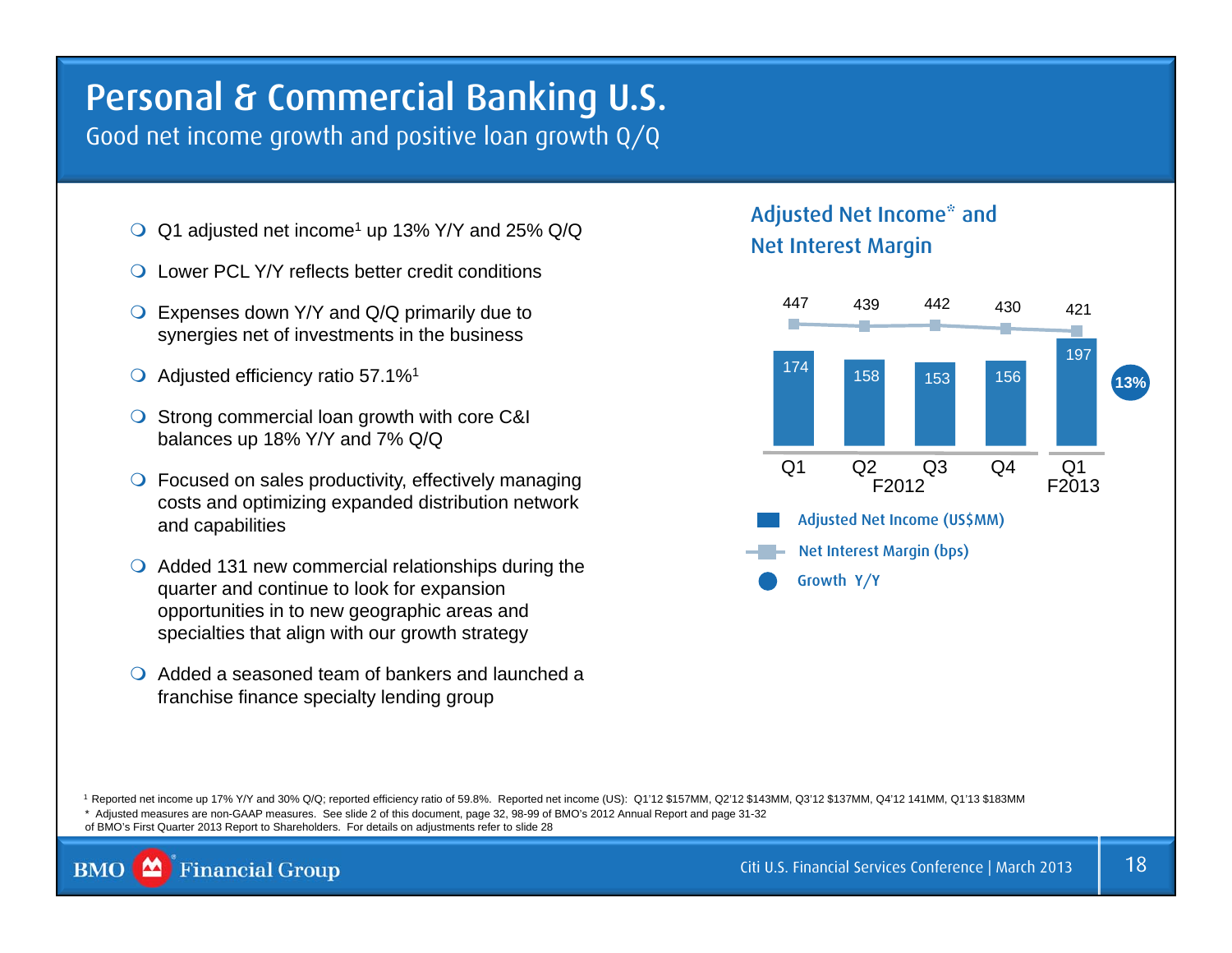## Personal & Commercial Banking U.S. – Commercial Balances

3.6

3.4

All amounts in U.S. \$B

- ◯ Strong C&I loan growth, with Q1'13 being the 5<sup>th</sup> straight sequential quarter of growth; growth of 18% since Q1'12
- $\bigcirc$  New client acquisition remains strong, reflecting a significant number of completed transactions. Pipeline continues to be strong
- ◯ Commercial real estate is starting to see traction in the pipeline
- ◯ Commercial Run-off portfolio continues to decline as expected
- ◯ Commercial deposits continue to be at high levels





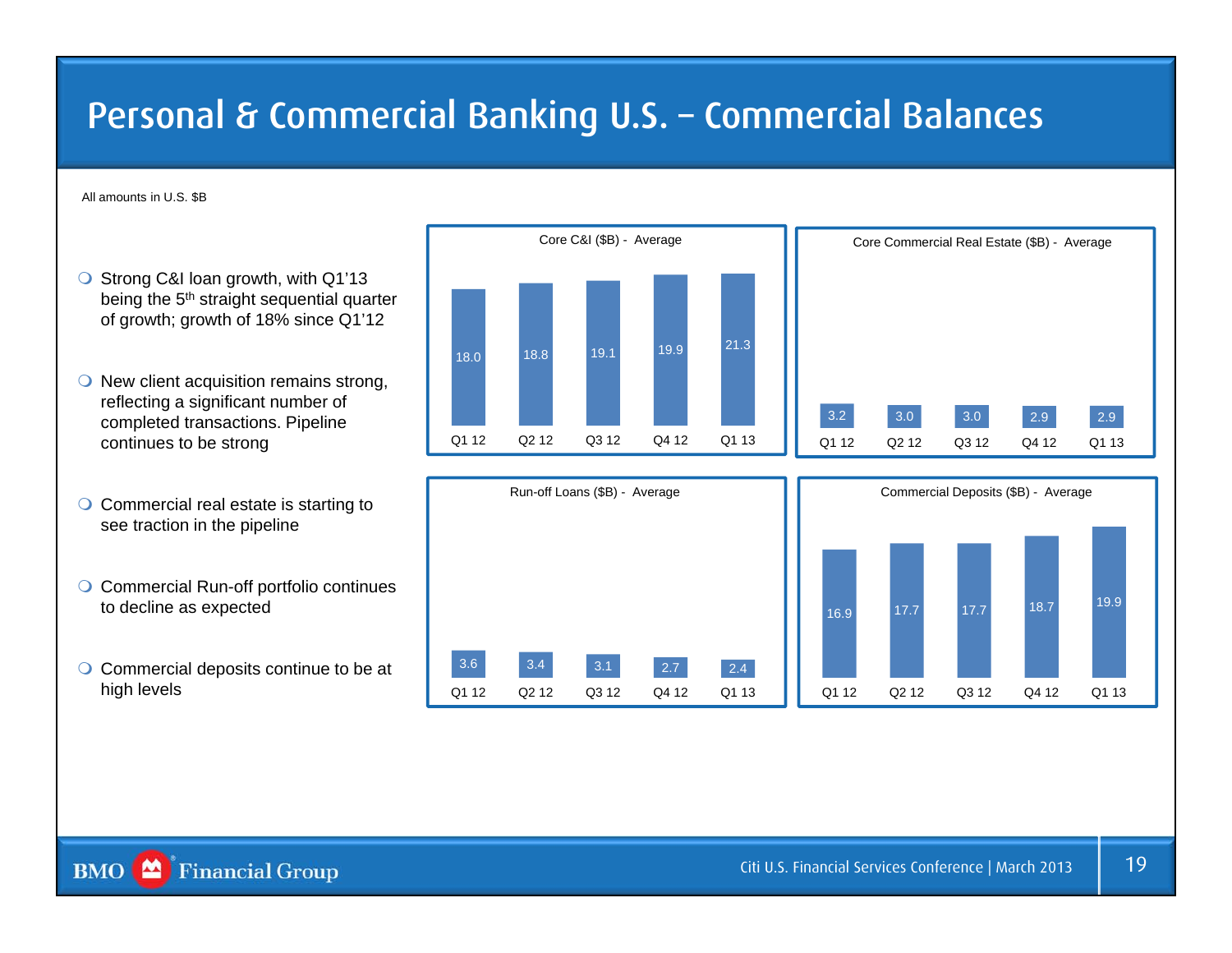## Personal & Commercial Banking U.S. – Personal Balances

#### All amounts in U.S. \$B

- **O** Mortgage portfolio declined as new originations of long term fixed rate loans are sold into the secondary market. Serviced portfolio up. Number of applications increased 14% from prior year and 5% from last quarter
- $\bigcirc$  Home Equity portfolio continues to reflect consumer deleveraging
- $\bigcirc$  Indirect Auto portfolio continues to show good momentum and has been showing growth for the last five quarters. New originations increased 47% from prior year and 3% from last quarter
- $\bigcirc$  Business Banking environment remains cautious for new borrowings
- O Deposit balance declines reflect reductions in money market and higher cost CD portfolios, as expected. Core checking and savings continue to show modest growth
- $\bigcirc$  Other loans include non-strategic portfolios such as wholesale mortgages, purchased home equity, and certain small business CRE, as well as credit card balances and other personal loans











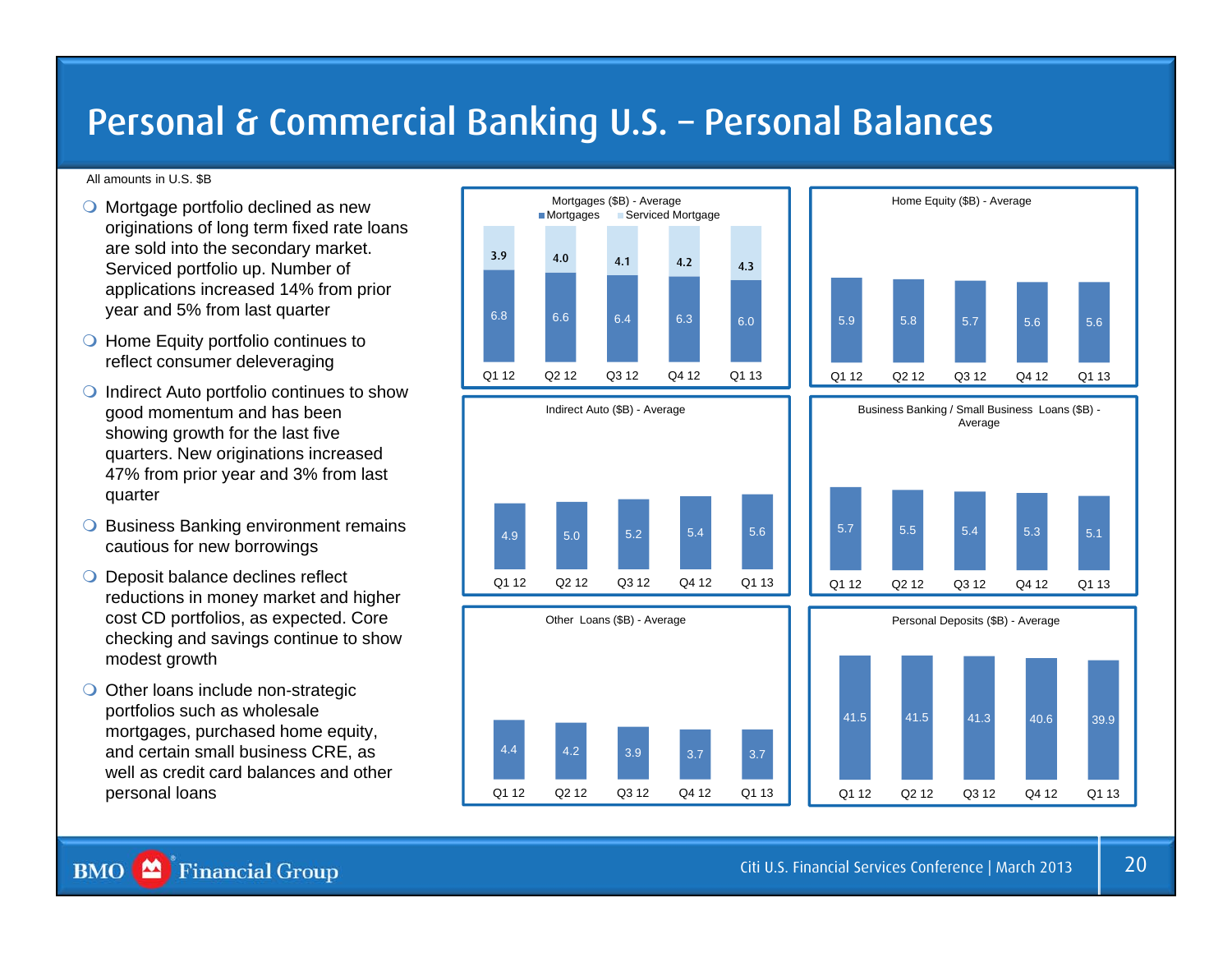## Private Client Group

### Good financial performance on higher revenues and focused productivity

- ◯ Q1 2013 adjusted net income up 54%
	- $\triangleright$  Ex-Insurance net income up 8%
	- ⋗ Insurance net income of \$64MM, up \$52MM, as revenues improved significantly due to the reduced impact of movements in long-term interest rates in the current quarter relative to a year ago and continued business growth in both the creditor and life insurance businesses
- $\bigcirc$  Results reflect higher revenue, driven by growth in client assets, and focused cost management
- $\bigcirc$  Adjusted efficiency ratio of 71.9%<sup>1</sup>
- AUM / AUA up \$44 billion or 10% Y/Y due to market appreciation and new client assets
- Completed the acquisition of a Hong-Kong and Singapore-based wealth management services provider. Operating as BMO Private Bank in Asia, this acquisition will provide private banking services to high net worth individuals in the Asia-Pacific region
- **O** BMO InvestorLine was named the top bank-owned online brokerage firm in Canada for the second consecutive year in the 14<sup>th</sup> annual Globe and Mail rankings of online brokers

### Adjusted Net Income\* and AUA/AUM



1 Reported efficiency ratio of 73.0%. Reported net income: Q1'12 \$104MM, Q2'12 \$147MM, Q3'12 \$109MM, Q4'12 \$164MM, Q1'13 \$163MM

\* Adjusted measures are non-GAAP measures. See slide 2 of this document, page 32, 98-99 of BMO's 2012 Annual Report and page 31-32 of BMO's First Quarter 2013 Report to Shareholders For details on adjustments refer to slide 28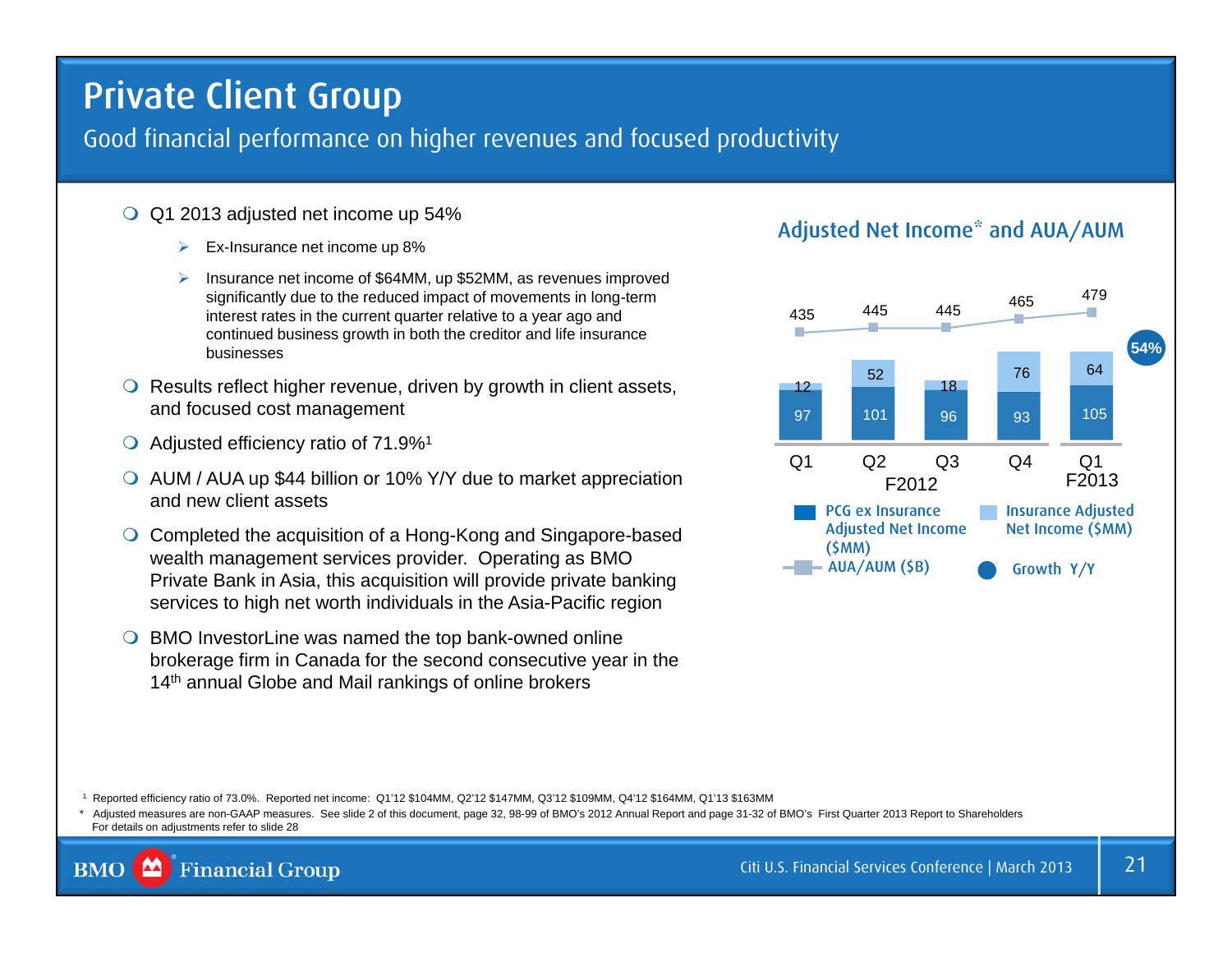### BMO Capital Markets

Very strong results Y/Y reflect good execution and a more favourable environment

- Q1 net income up 38% from a year ago
- $\bigcirc$  Net income from US operations increased to \$84MM, more than doubled from the prior year
- $\mathbf{\mathsf{O}}$ Efficiency ratio of 56.9%
- $\bullet$ Strong ROE of 21.3%
- **O** Demonstrating our success at focusing on core clients, during the quarter BMO Capital Markets was named 2012 Best Equity House, Canada in *International Financing Review,* a Thomson Reuters **Publication** 
	- ⋗ This award is a testament to our ability to develop innovative solutions for our clients' most complex problems, while executing at a consistently high standard
- $\bigcirc$  BMO Capital Markets Named Best Canadian Investment Bank, World's Best Metals & Mining Investment Bank in the *Global Finance* World's Best Investment Banks 2013 Awards

#### Adjusted Net Income\* and Return on Equity



\*Adjusted measures are non-GAAP measures. See slide 2 of this document, pages 32, 98-99 of BMO's 2012 Annual Report and pages 31-32 of BMO's First Quarter 2013 Report to Shareholders. See slide 28 for adjustments to reported results. Reported net income: Q1'12 \$224MM, Q2'12 \$233MM, Q3'12 \$250MM, Q4'12 \$314MM, Q1'13 \$310MM

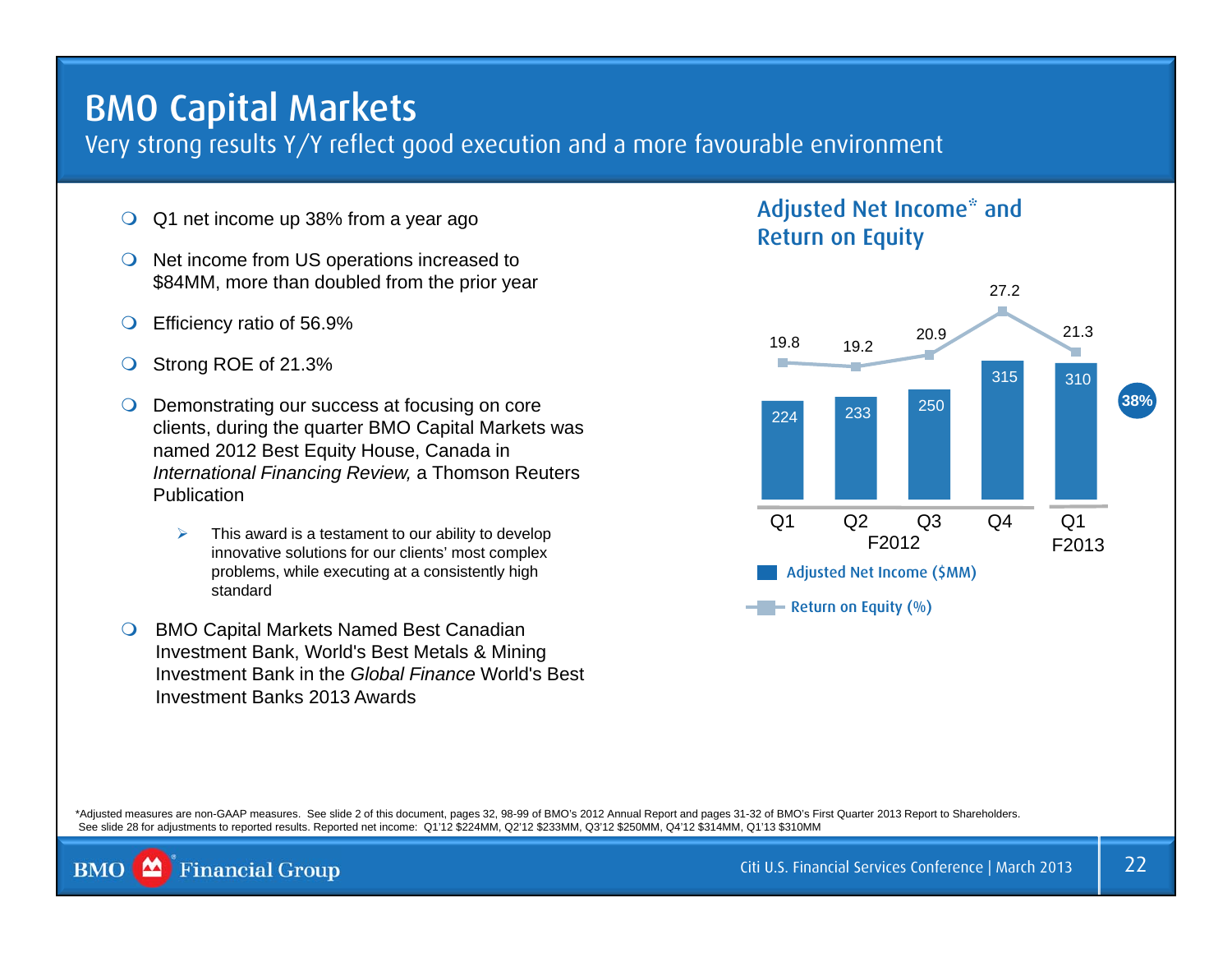## Capital & Risk Weighted Assets

### Capital position is strong

| <b>Basel III</b>                               | $Q1 13^{(1)}$ | Q4 12 (2)<br>(pro forma) |
|------------------------------------------------|---------------|--------------------------|
| Common Equity Tier 1 Ratio (CET1) (%)          | 9.4           | 8.7                      |
| Tier 1 Capital Ratio (%)                       | 11.1          | 10.5                     |
| <b>Total Capital Ratio (%)</b>                 | 13.4          | 12.9                     |
| <b>RWA (\$B)</b>                               | 211           | 222                      |
| <b>Transitional Assets to Capital Multiple</b> | 16.1          | 15.2                     |

 $\circ$ Basel III CET1 Ratio is 9.4%, up from 8.7% at Q4'12

- $\circ$  Basel III RWA decreased from last quarter due largely to OSFI's deferral of the effective date for the imposition of the Credit Valuation Adjustment (CVA) RWA (approximately 35 bps improvement in our BIII CET1 Ratio)
- $\circ$  Capital increased from last quarter due largely to retained earnings growth

1 Basel III calculations are based on OSFI's 2013 CAR guideline, which requires Canadian deposit-taking institutions to meet the 2019 Basel III capital requirements, other than the phase-out of non-qualifying capital, (also referred to as the 'all-in' requirements) in 2013 and expects them to attain a target Basel III CET1 Ratio of at least 7% (4.5% minimum plus 2.5% capital conservation buffer) by January 31, 2013.

<sup>2</sup> Estimates based on the "all-in" impact of announced Basel III 2019 rules and the impact of adoption of IFRS, except Q4'12 Assets to Capital Multiple of 15.2 which is on a Basel II basis.

### Common Shareholders' Equity (\$B)



**BMO**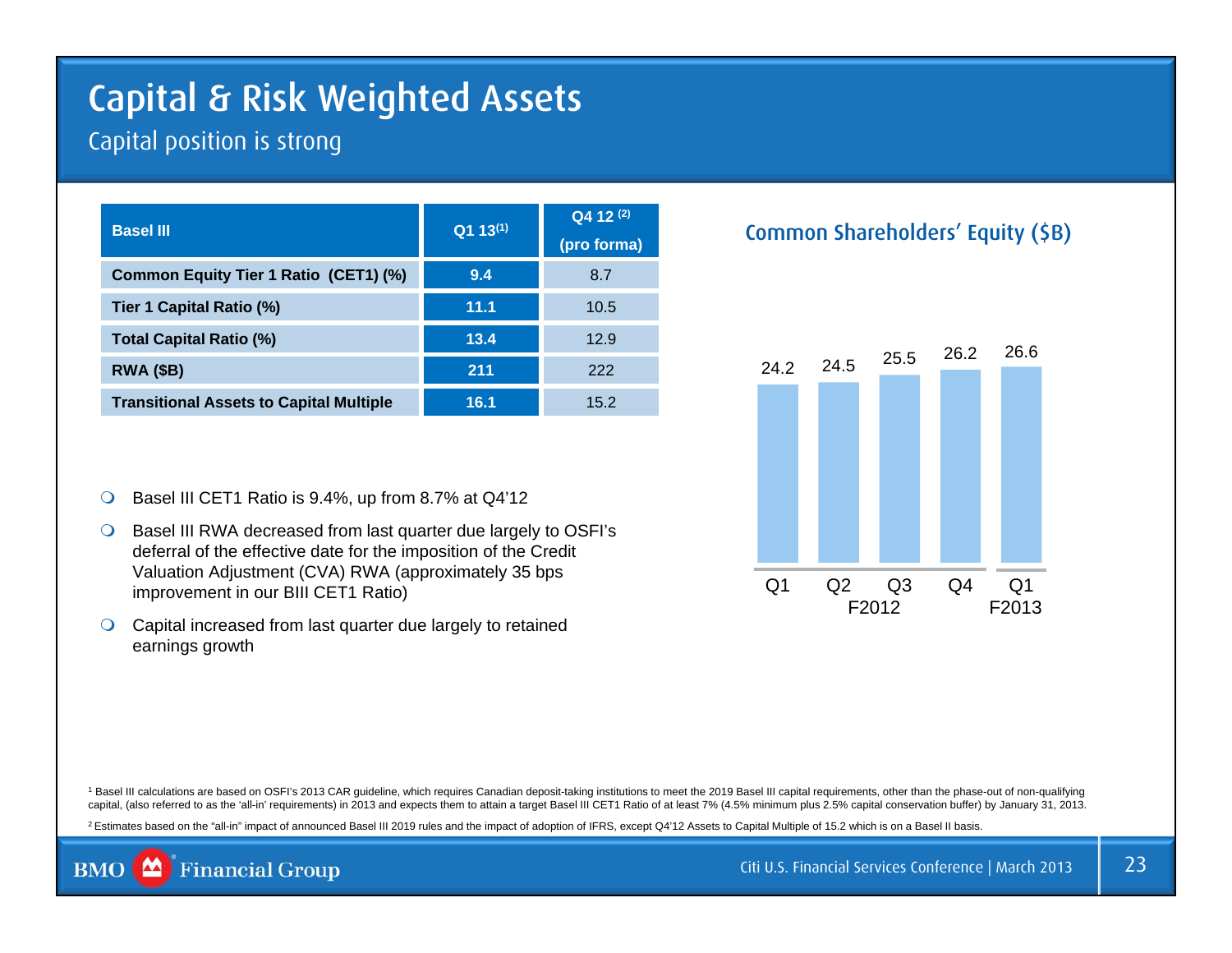### Loan Portfolio Overview

Canadian and US portfolios are well diversified by industry

| <b>Gross Loans &amp; Acceptances</b><br><b>By Industry</b><br>(C\$B) | Canada &<br>Other <sup>1</sup> | <b>US</b> | <b>Total</b> | $%$ of<br><b>Total</b> |
|----------------------------------------------------------------------|--------------------------------|-----------|--------------|------------------------|
| <b>Residential Mortgages</b>                                         | 78.6                           | 7.2       | 85.8         | 33%                    |
| Personal Lending                                                     | 48.1                           | 13.5      | 61.6         | 24%                    |
| <b>Credit Cards</b>                                                  | 7.2                            | 0.5       | 7.7          | 3%                     |
| <b>Total Consumer</b>                                                | 133.9                          | 21.2      | 155.1        | 60%                    |
| <b>CRE/Investor Owned Mortgages</b>                                  | 10.4                           | 7.6       | 18.0         | 7%                     |
| Financial                                                            | 8.8                            | 7.6       | 16.4         | 6%                     |
| Services                                                             | 8.7                            | 5.8       | 14.5         | 6%                     |
| Manufacturing                                                        | 5.1                            | 5.6       | 10.7         | 4%                     |
| Retail                                                               | 6.4                            | 2.8       | 9.2          | 4%                     |
| Wholesale                                                            | 3.1                            | 3.4       | 6.5          | 2%                     |
| <b>Owner Occupied Commercial</b><br>Mortgages                        | 2.0                            | 4.3       | 6.3          | 2%                     |
| Agriculture                                                          | 4.4                            | 0.7       | 5.1          | 2%                     |
| Other Commercial & Corporate <sup>2</sup>                            | 11.9                           | 7.1       | 19.0         | 7%                     |
| <b>Total Commercial &amp; Corporate</b>                              | 60.8                           | 44.9      | 105.7        | 40%                    |
| <b>Total Loans</b>                                                   | 194.7                          | 66.1      | 260.8        | 100%                   |

- $\bigcirc$  Consumer portfolio represents the majority of loans
	- Consumer loans are 86% in Canada and 14% in the US
	- $\triangleright$  Portfolios are predominantly secured 88% in Canada and 97% in the US
- $\bigcirc$  Commercial portfolio is balanced with 58% in Canada in 42% in the US



P&C/PCG - Consumer P&C/PCG - Commercial **BMO Capital Markets & Corporate Services** 

1 Includes ~\$5B from Other Countries

2 Other Commercial & Corporate includes industry segments that are each <3% of total loans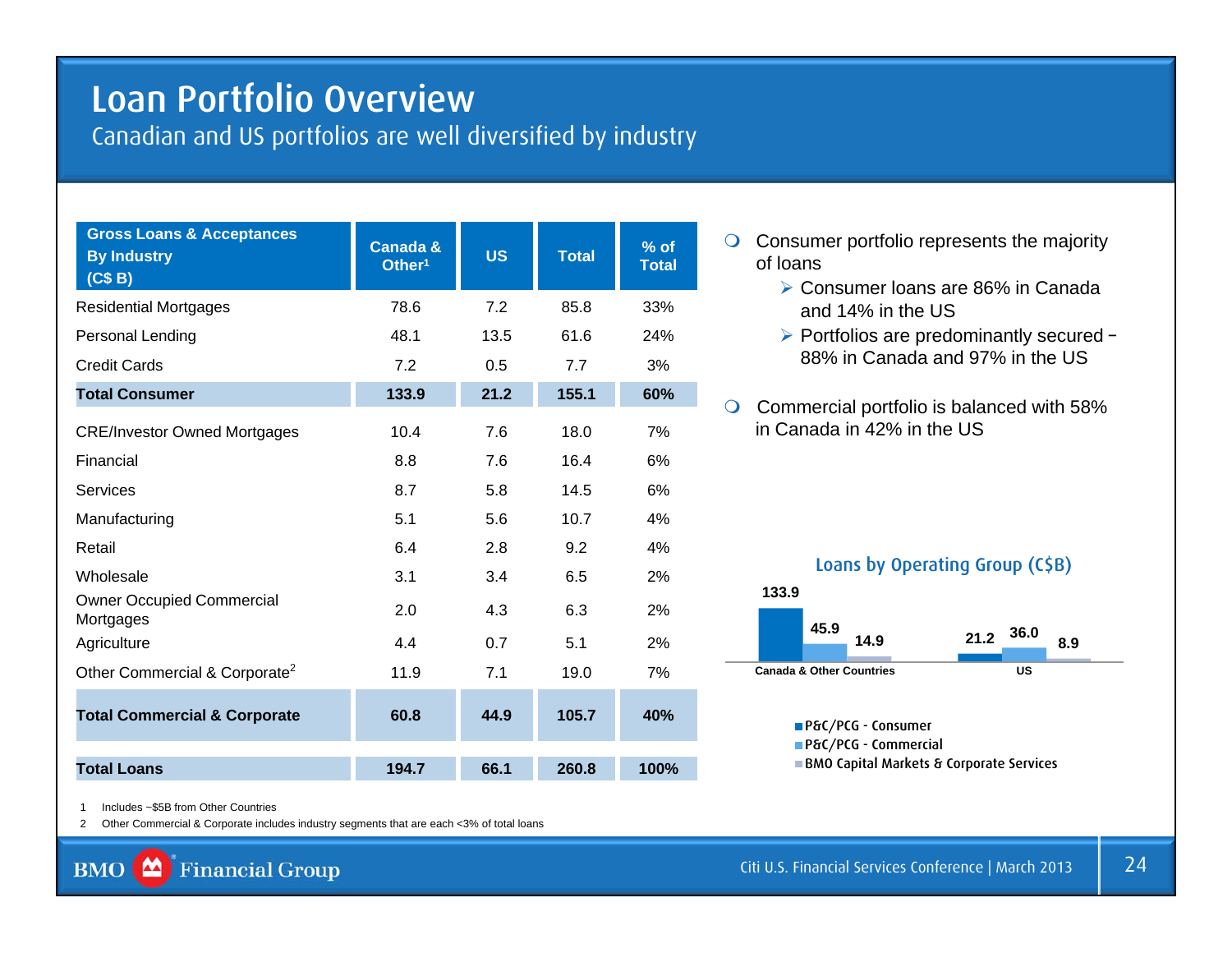### Provision for Credit Losses (PCL) Lower provisions Q/Q

| PCL <sup>1</sup><br><b>By Operating Group (C\$ MM)</b> | Q1'13 | Q4'12 | Q1'12 | Adjusted and Total PCL down Q/Q by 15%<br>$\circ$    |
|--------------------------------------------------------|-------|-------|-------|------------------------------------------------------|
| Consumer - P&C Canada                                  | 109   | 123   | 127   | and 7% respectively. Decrease due to:                |
| Commercial - P&C Canada                                | 19    | 23    | 28    | Decline in new reservations                          |
| <b>Total P&amp;C Canada</b>                            | 128   | 146   | 155   | Higher recoveries and reversals<br>➤                 |
| Consumer - P&C US                                      | 33    | 76    | 45    |                                                      |
| Commercial - P&C US                                    | (1)   | (1)   | 18    | Q4'12 PCL included regulatory guidance of<br>$\circ$ |
| <b>Total P&amp;C US</b>                                | 32    | 75    | 63    | certain performing consumer loans                    |
| <b>PCG</b>                                             | 2     | 11    | 5     | Q1'13 adjusted specific provisions are<br>$\circ$    |
| <b>Capital Markets</b>                                 | (15)  | (4)   | (9)   | \$96MM (Q4'12: \$113MM)                              |
| <b>Corporate Services<sup>2</sup></b>                  | 8     | 17    | 19    | Recovery related to the Purchased<br>➤               |
| <b>Sub-Total</b>                                       | 155   | 245   | 233   | Credit Impaired Loans is \$59MM                      |
| <b>Purchased Credit Impaired</b><br>Loans <sup>3</sup> | (59)  | (132) | (142) | (Q4'12: \$132MM)                                     |
| <b>Adjusted Specific Provisions</b>                    | 96    | 113   | 91    | Quarterly PCL (C\$MM)                                |
| Purchased Performing Loans <sup>3</sup>                | 82    | 103   | 31    |                                                      |
| <b>Specific Provisions</b>                             | 178   | 216   | $122$ | 8                                                    |
| Change in Collective Allowance                         |       | (24)  | 19    | 19<br>229                                            |
| <b>Total PCL</b>                                       | 178   | 192   | 141   | 216<br>195<br>178<br>122                             |

1 As of Q1'13, provisions related to interest on impaired loans are allocated to the operating groups, prior periods have been restated

2 Corporate Services includes the provisions in respect of loans transferred from P&C US in Q3'11

3 Both Purchased Credit Impaired and Purchased Performing, refer to loans acquired as a part of the M&I acquisition

- Adjusted and Total PCL down Q/Q by 15% and 7% respectively. Decrease due to:
	- $\blacktriangleright$ Decline in new reservations
	- ➤ Higher recoveries and reversals
- ◯ Q4'12 PCL included regulatory guidance on certain performing consumer loans
- ◯ Q1'13 adjusted specific provisions are \$96MM (Q4'12: \$113MM)
	- $\triangleright$  Recovery related to the Purchased Credit Impaired Loans is \$59MM (Q4'12: \$132MM)



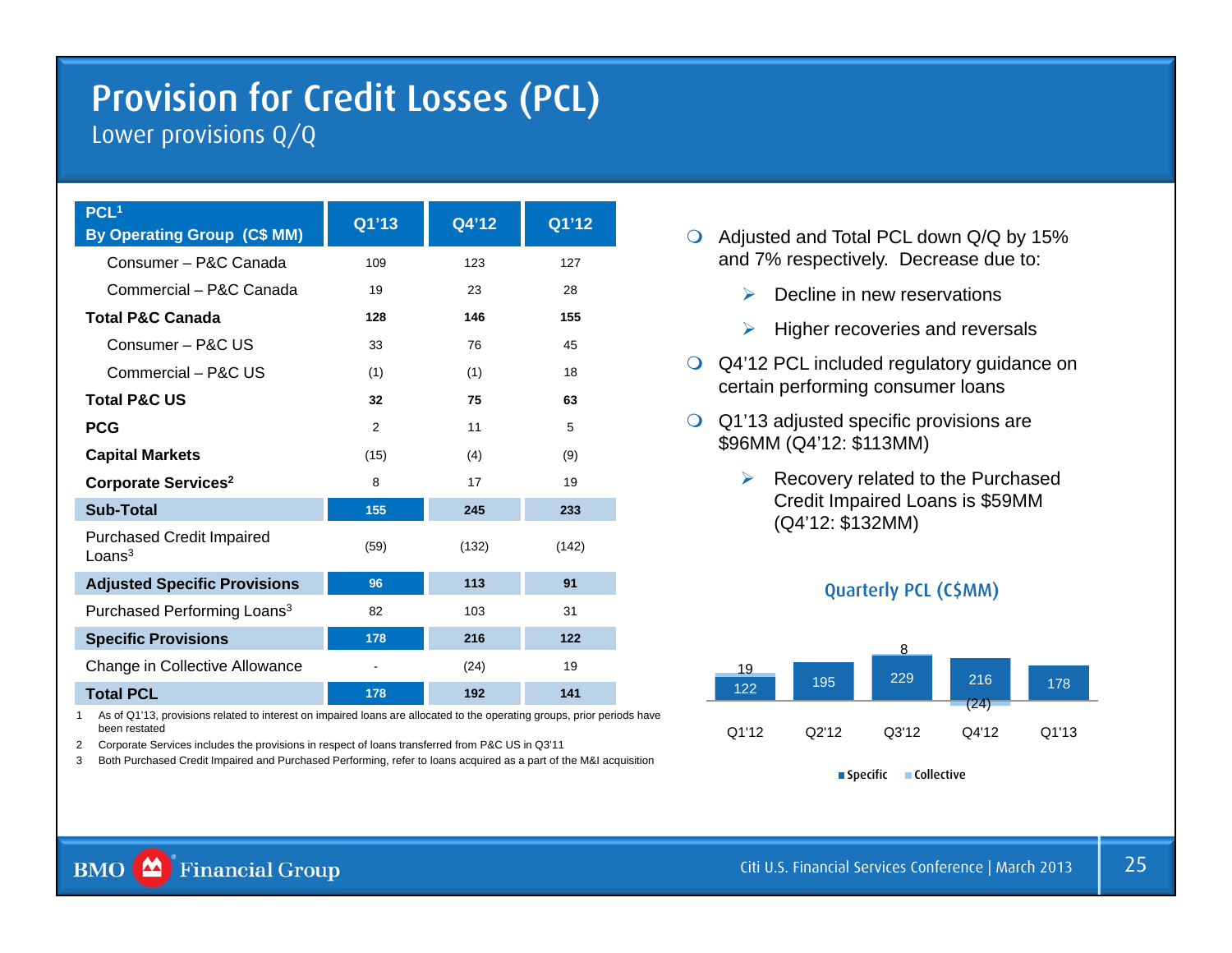## Canadian Residential Mortgages

| <b>Residential Mortgages by</b><br><b>Region</b><br>(C\$B) | <b>Insured</b> | <b>Uninsured</b> | <b>Total</b> | $%$ of<br><b>Total</b> |
|------------------------------------------------------------|----------------|------------------|--------------|------------------------|
| Atlantic                                                   | 3.4            | 1.3              | 4.7          | 6%                     |
| Quebec                                                     | 7.5            | 4.1              | 11.6         | 15%                    |
| Ontario                                                    | 20.5           | 11.5             | 32.0         | 41%                    |
| Alberta                                                    | 8.8            | 3.7              | 12.5         | 16%                    |
| <b>British Columbia</b>                                    | 7.3            | 7.7              | 15.0         | 19%                    |
| All Other Canada                                           | 1.9            | 0.9              | 2.8          | 3%                     |
| <b>Total Canada</b>                                        | 49.4           | 29.2             | 78.6         | 100%                   |

- $\bigcirc$ Total Canadian portfolio \$78.6B (Q4'12: \$76.7B)
- $\bullet$  $\sim$  63% of the portfolio is insured (Q4'12:  $\sim$  64%)
- $\overline{O}$  Average LTV1 of portfolio 63% (Q4'12: 62%)
	- $\blacktriangleright$ insured portfolio 65% (Q4'12: 64%)
	- $\blacktriangleright$ uninsured portfolio 59% (Q4'12: 58%)

1 Loan to Value (LTV) adjusted for property values using the Housing Price Index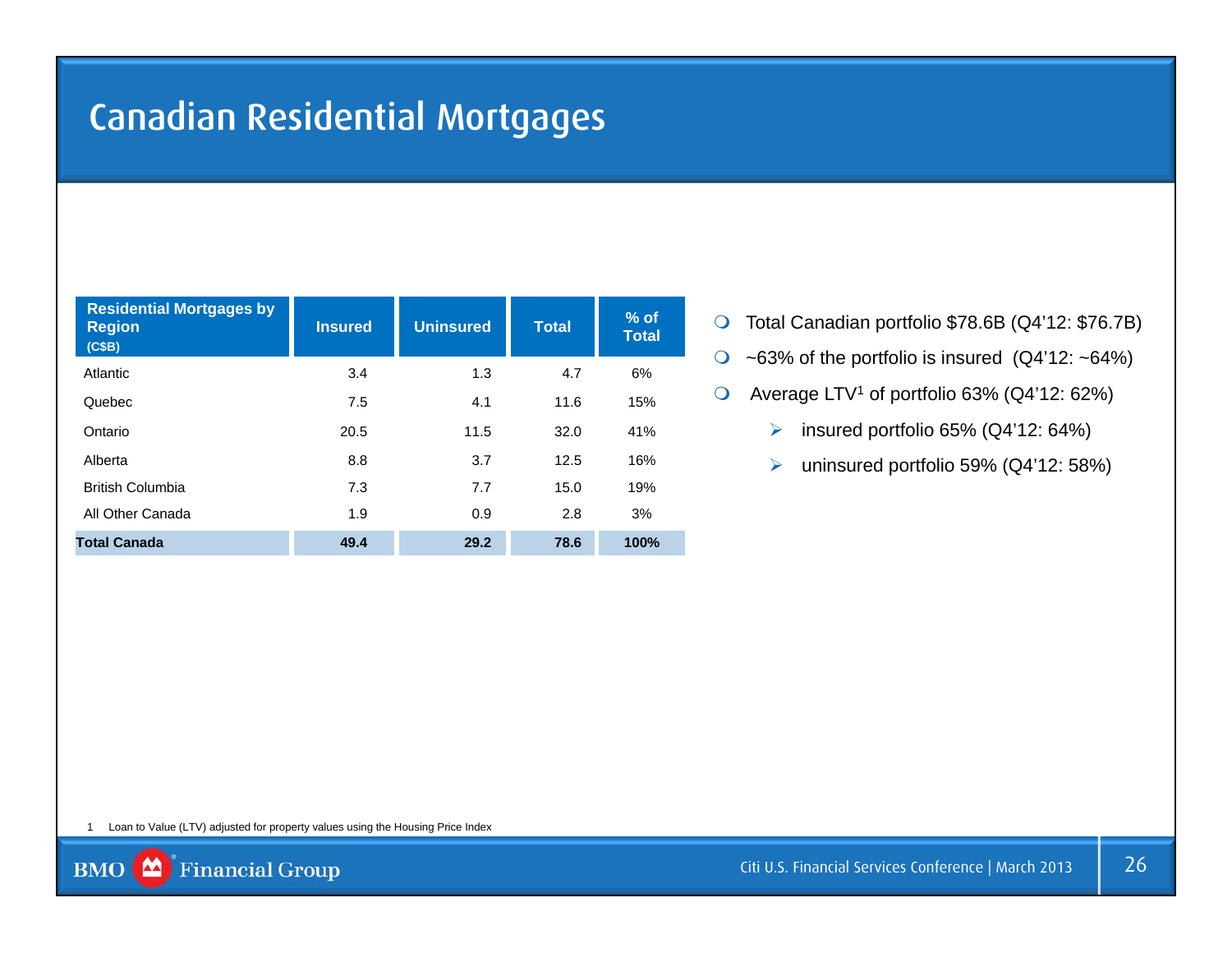### Group Net Income Adjusted net income growth of 7% Y/Y

| <b>Net Income, Adjusted</b><br>(SMM) | Q113  | Q4 12 | Q1 12 | Q/Q<br>Inc/(Dec) | <b>Y/Y</b><br>Inc/(Dec) |
|--------------------------------------|-------|-------|-------|------------------|-------------------------|
| <b>P&amp;C Canada</b>                | 461   | 444   | 443   | 3%               | 4%                      |
| <b>P&amp;C U.S.</b>                  | 195   | 156   | 176   | 26%              | 11%                     |
| <b>Total P&amp;C</b>                 | 656   | 600   | 619   | 9%               | 6%                      |
| <b>PCG</b>                           | 169   | 169   | 109   | ٠                | 54%                     |
| <b>BMO Capital Markets</b>           | 310   | 315   | 224   | (2)%             | 38%                     |
| <b>Corporate Services</b>            | (94)  | 41    | 20    | $(+100)%$        | $(+100)%$               |
| <b>Total Bank</b>                    | 1,041 | 1,125 | 972   | (7)%             | 7%                      |

| <b>Net Income, Reported</b><br>(SMM) | Q1 13 | Q4 12 | Q1 12 | Q/Q<br>Inc/(Dec) | <b>Y/Y</b><br>Inc/(Dec) |
|--------------------------------------|-------|-------|-------|------------------|-------------------------|
| <b>P&amp;C Canada</b>                | 458   | 442   | 441   | 3%               | 4%                      |
| <b>P&amp;C U.S.</b>                  | 182   | 140   | 159   | 31%              | 15%                     |
| <b>Total P&amp;C</b>                 | 640   | 582   | 600   | 10%              | 7%                      |
| <b>PCG</b>                           | 163   | 163   | 104   |                  | 56%                     |
| <b>BMO Capital Markets</b>           | 310   | 314   | 224   | (2)%             | 38%                     |
| <b>Corporate Services</b>            | (65)  | 22    | 181   | $(+100)%$        | $(+100)%$               |
| <b>Total Bank</b>                    | 1,048 | 1,082 | 1,109 | (3)%             | (5)%                    |

Adjusted measures are non-GAAP measures. See slide 2 of this document, pages 32, 98-99 of BMO's 2012 Annual Report and pages 31-32 of BMO's First Quarter 2013 Report to Shareholders. See slide 28 for adjustments to reported results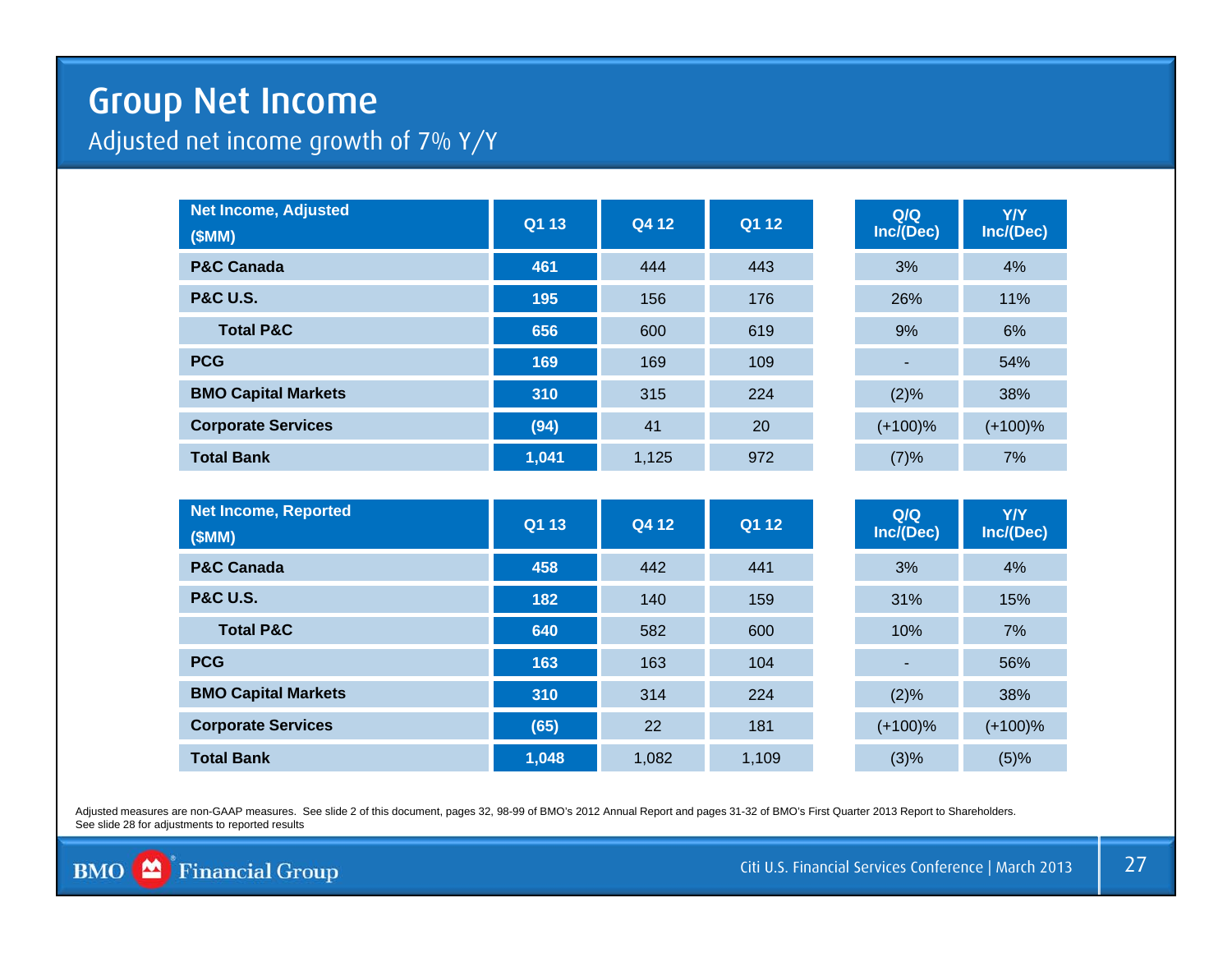## Adjusting Items

| Adjusting <sup>1</sup> items - Pre-tax (\$MM)                       | Q1 13          | Q4 12 | Q1 12 |
|---------------------------------------------------------------------|----------------|-------|-------|
| Credit-related items on the M&I purchased performing loan portfolio | 128            | 57    | 184   |
| M&I integration costs                                               | (92)           | (153) | (70)  |
| Amortization of acquisition-related intangible assets               | (31)           | (34)  | (34)  |
| Decrease/(increase) in the collective allowance for credit losses   | $\blacksquare$ | 49    |       |
| Run-off structured credit activities                                | 7              | 67    | 136   |
| Restructuring costs                                                 |                | (74)  | (68)  |
| Adjusting items included in reported pre-tax income                 | 12             | (88)  | 148   |

| Adjusting <sup>1</sup> items - After-tax (\$MM)                     | Q1 13                    | Q4 12  | Q1 12 |
|---------------------------------------------------------------------|--------------------------|--------|-------|
| Credit-related items on the M&I purchased performing loan portfolio | 79                       | 35     | 114   |
| M&I integration costs                                               | (57)                     | (95)   | (43)  |
| Amortization of acquisition-related intangible assets               | (22)                     | (24)   | (24)  |
| Decrease/(increase) in the collective allowance for credit losses   | <b>COL</b>               | 27     |       |
| Run-off structured credit activities                                | 7                        | 67     | 136   |
| <b>Restructuring costs</b>                                          | $\sim$                   | (53)   | (46)  |
| Adjusting items included in reported after-tax net income           | $\overline{\phantom{a}}$ | (43)   | 137   |
| <b>EPS (\$)</b>                                                     | 0.01                     | (0.06) | 0.21  |

1 All adjusting items are reflected in Corporate Services with the exception of the amortization of acquisition-related intangible assets, which is reflected across the Operating Groups